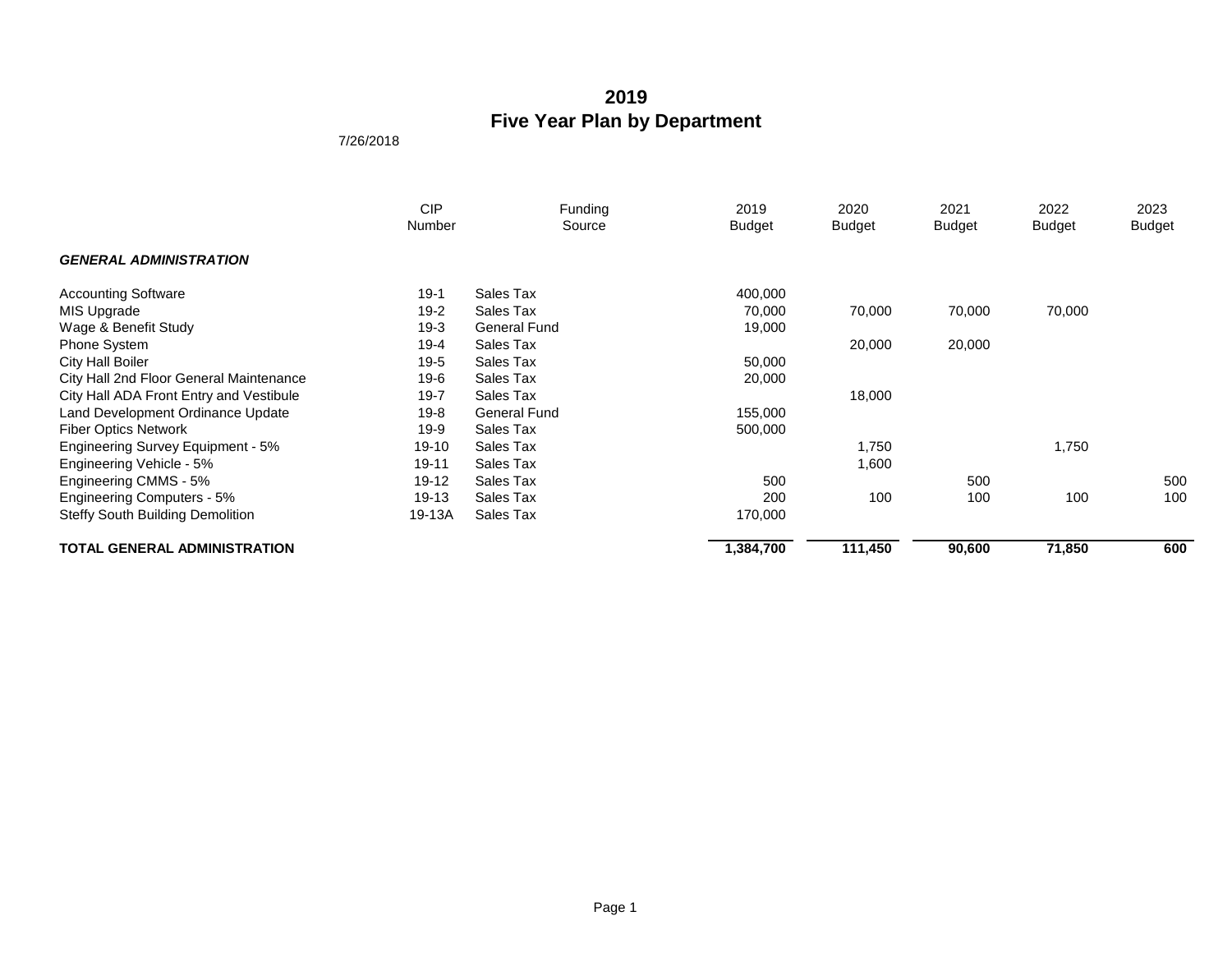|                                           | <b>CIP</b><br>Number | Funding<br>Source                    | 2019<br><b>Budget</b> | 2020<br><b>Budget</b> | 2021<br><b>Budget</b> | 2022<br><b>Budget</b> | 2023<br><b>Budget</b> |
|-------------------------------------------|----------------------|--------------------------------------|-----------------------|-----------------------|-----------------------|-----------------------|-----------------------|
| <b>COLUMBUS AREA TRANSIT</b>              |                      |                                      |                       |                       |                       |                       |                       |
| <b>ADA Modified Vehicles</b><br>Computers | 19-14<br>19-15       | Sales Tax/Federal/State<br>Sales Tax | 30,000<br>2,000       |                       | 60,000<br>2,000       |                       |                       |
| <b>TOTAL COLUMBUS AREA TRANSIT</b>        |                      |                                      | 32,000                |                       | 62.000                |                       | $\sim$                |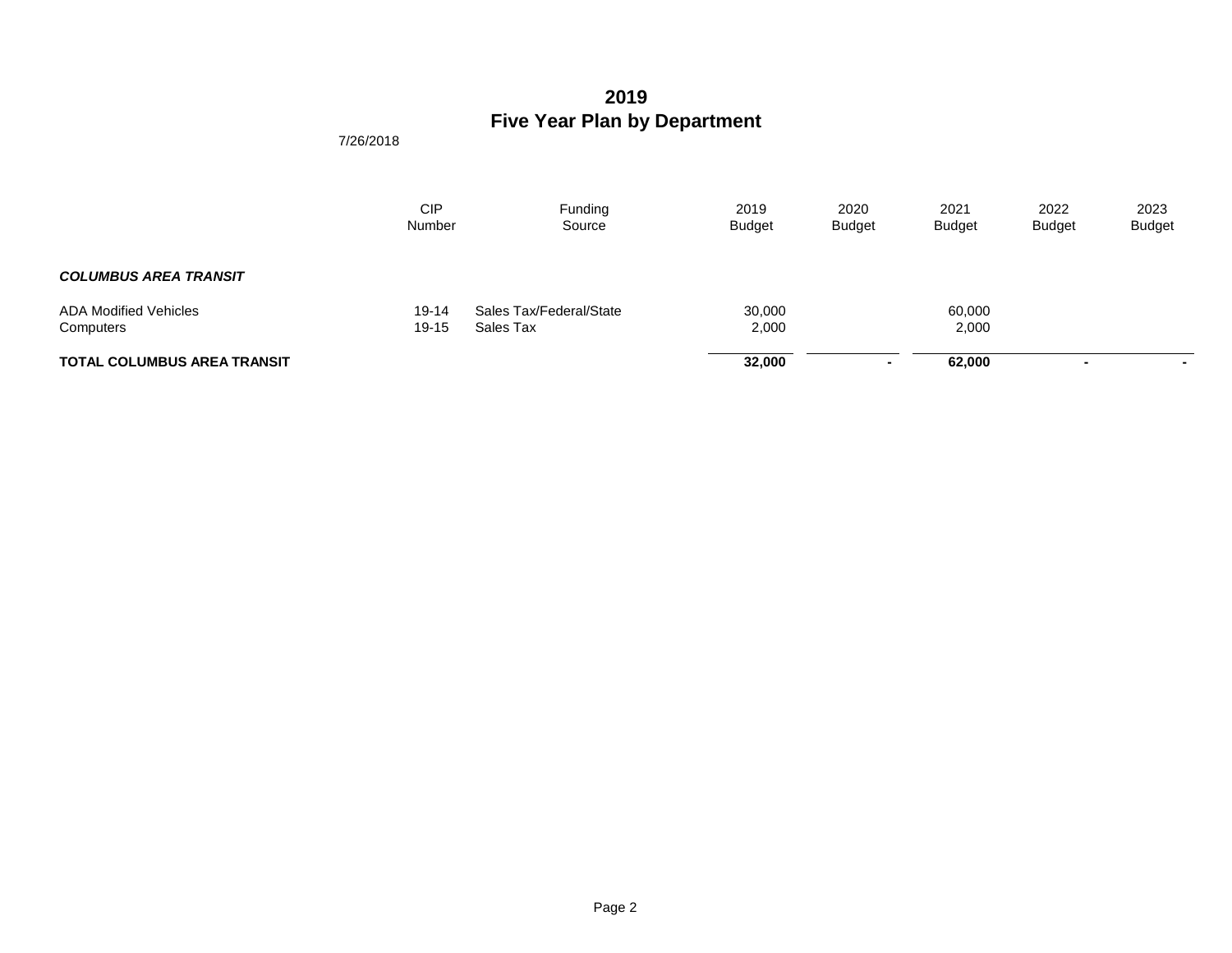|                                        | <b>CIP</b><br>Number |           | Funding<br>Source | 2019<br><b>Budget</b> | 2020<br><b>Budget</b> | 2021<br><b>Budget</b> | 2022<br><b>Budget</b> | 2023<br><b>Budget</b>    |
|----------------------------------------|----------------------|-----------|-------------------|-----------------------|-----------------------|-----------------------|-----------------------|--------------------------|
| <b>COLUMBUS COMMUNITY CENTER</b>       |                      |           |                   |                       |                       |                       |                       |                          |
| Computers                              | 19-16                | Sales Tax |                   | 2,000                 |                       |                       |                       |                          |
| <b>Food Steamer</b>                    | 19-17                | Sales Tax |                   |                       | 6,000                 |                       |                       |                          |
| Dish Machine                           | 19-18                | Sales Tax |                   |                       | 36,000                |                       |                       |                          |
| Convection Oven                        | 19-19                | Sales Tax |                   |                       |                       | 7,000                 |                       |                          |
| <b>TOTAL COLUMBUS COMMUNITY CENTER</b> |                      |           |                   | 2,000                 | 42,000                | 7,000                 |                       | $\overline{\phantom{a}}$ |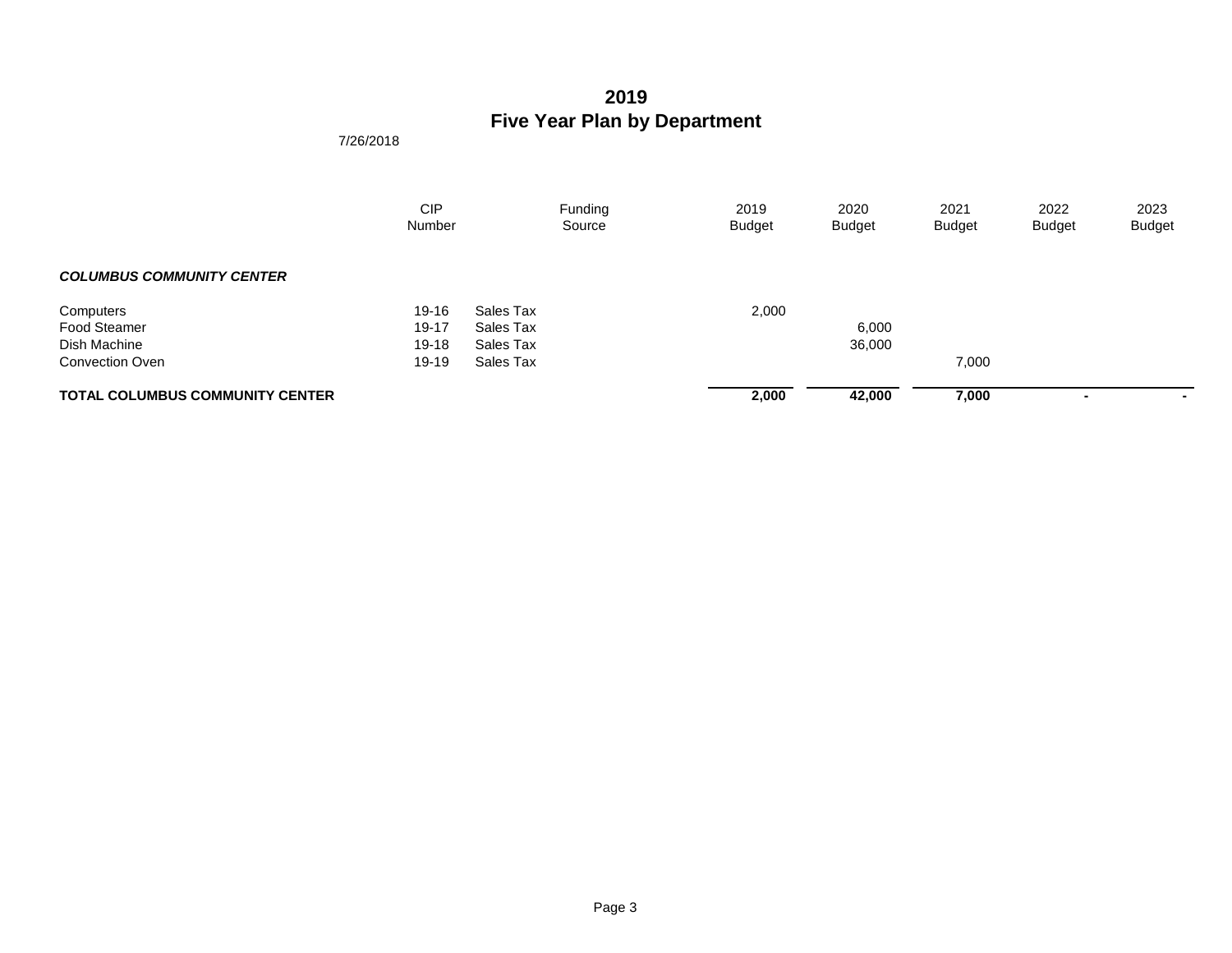|                                 | CIP<br>Number | Funding<br>Source | 2019<br><b>Budget</b> | 2020<br><b>Budget</b> | 2021<br><b>Budget</b> | 2022<br><b>Budget</b> | 2023<br><b>Budget</b> |
|---------------------------------|---------------|-------------------|-----------------------|-----------------------|-----------------------|-----------------------|-----------------------|
| <b>CITY ADMINISTRATOR</b>       |               |                   |                       |                       |                       |                       |                       |
| Computers                       | 19-20         | Sales Tax         | 2,000                 |                       | 2,000                 | 2,000                 |                       |
| <b>TOTAL CITY ADMINISTRATOR</b> |               |                   | 2,000                 | $\sim$                | 2,000                 | 2,000                 |                       |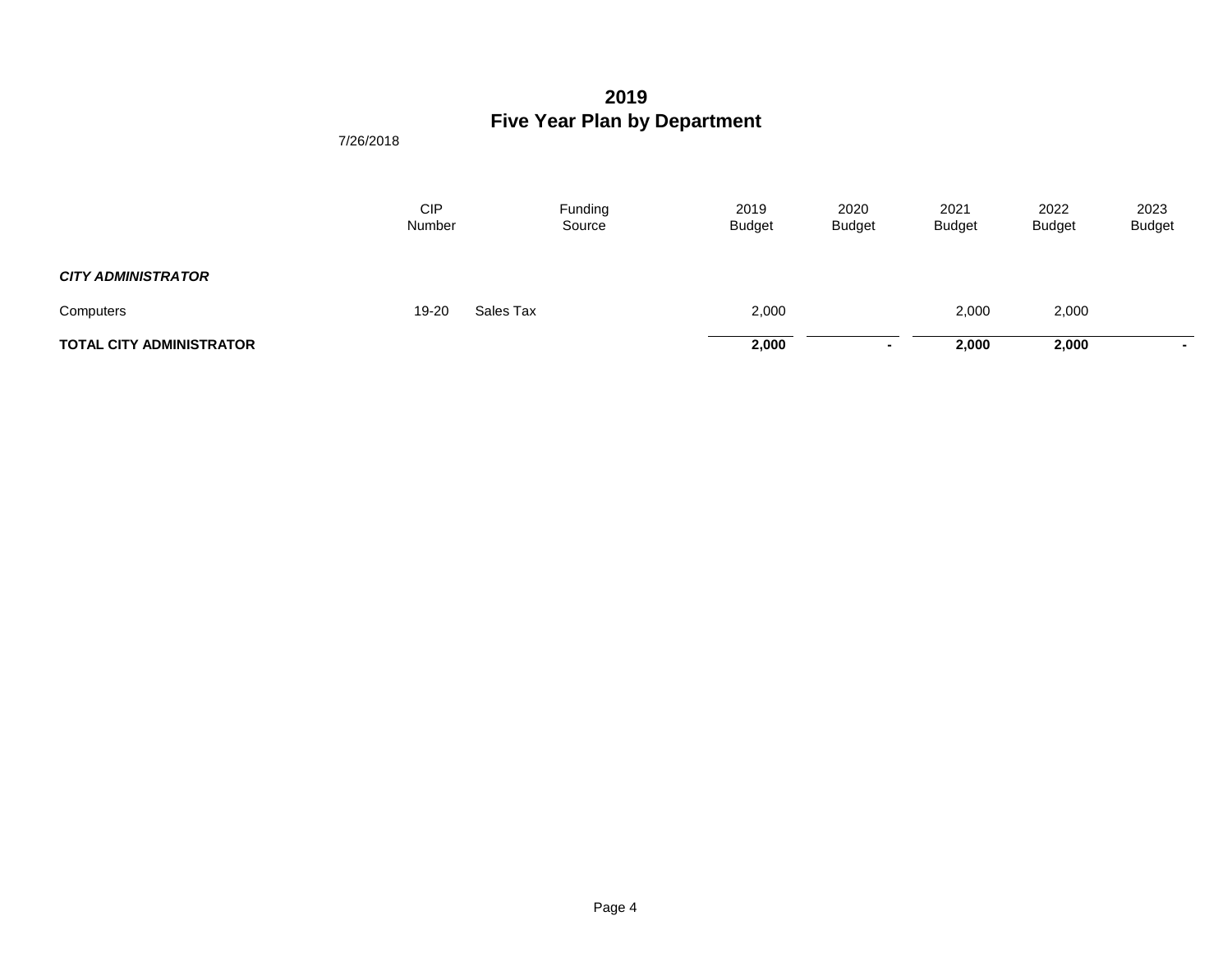|                      | <b>CIP</b><br>Number | Funding<br>Source | 2019<br><b>Budget</b> | 2020<br><b>Budget</b> | 2021<br><b>Budget</b> | 2022<br><b>Budget</b> | 2023<br><b>Budget</b> |
|----------------------|----------------------|-------------------|-----------------------|-----------------------|-----------------------|-----------------------|-----------------------|
| <b>FINANCE</b>       |                      |                   |                       |                       |                       |                       |                       |
| Computers            | 19-21                | Sales Tax         | 4,000                 |                       | 4,000                 | 2,500                 |                       |
| <b>TOTAL FINANCE</b> |                      |                   | 4,000                 | $\sim$                | 4,000                 | 2,500                 | $\blacksquare$        |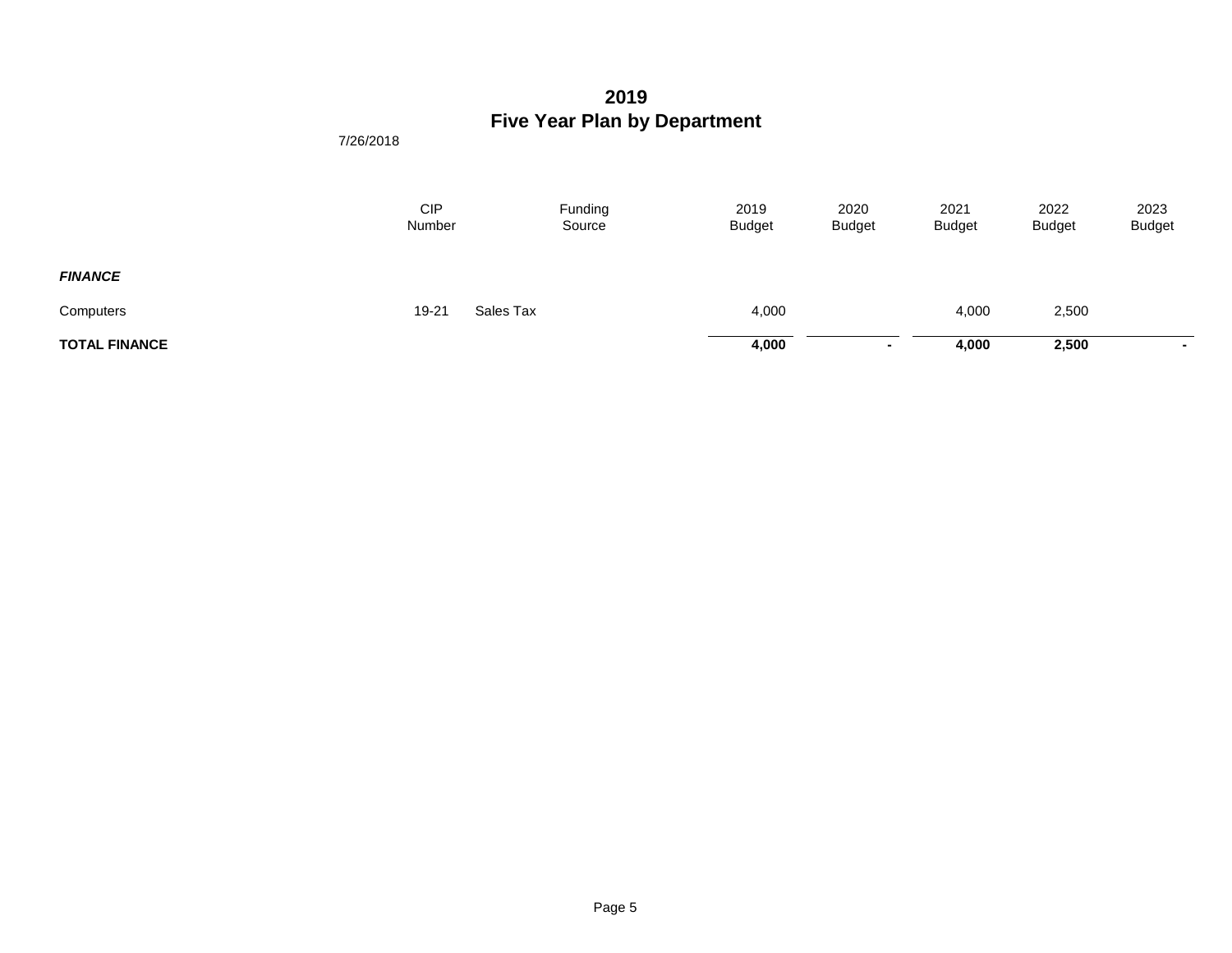|                                           | <b>CIP</b><br>Number | Funding<br>Source      | 2019<br><b>Budget</b> | 2020<br><b>Budget</b> | 2021<br><b>Budget</b> | 2022<br><b>Budget</b> | 2023<br><b>Budget</b> |
|-------------------------------------------|----------------------|------------------------|-----------------------|-----------------------|-----------------------|-----------------------|-----------------------|
| <b>CITY CLERK</b>                         |                      |                        |                       |                       |                       |                       |                       |
| Document Management Software<br>Computers | 19-22<br>19-24       | Sales Tax<br>Sales Tax | 10,000                |                       | 2,000                 | 4,000                 | 2,000                 |
| <b>TOTAL CITY CLERK</b>                   |                      |                        | 10,000                | $\blacksquare$        | 2,000                 | 4,000                 | 2,000                 |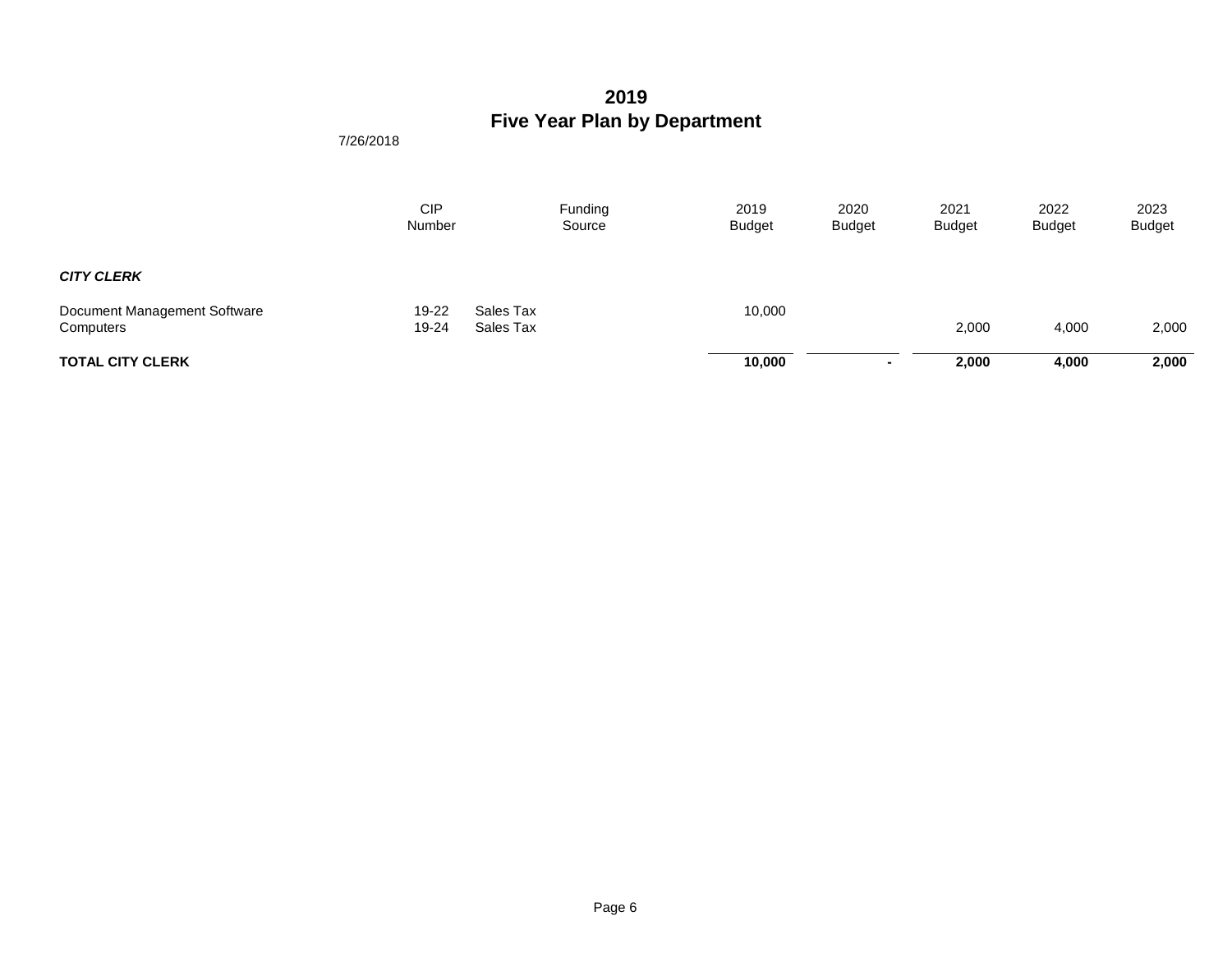|                                     | <b>CIP</b><br>Number |           | Funding<br>Source | 2019<br><b>Budget</b> | 2020<br><b>Budget</b> | 2021<br><b>Budget</b> | 2022<br><b>Budget</b> | 2023<br><b>Budget</b> |
|-------------------------------------|----------------------|-----------|-------------------|-----------------------|-----------------------|-----------------------|-----------------------|-----------------------|
| <b>MAYOR AND CITY COUNCIL</b>       |                      |           |                   |                       |                       |                       |                       |                       |
| <b>Tablets</b>                      | 19-25                | Sales Tax |                   |                       |                       |                       |                       | 11,000                |
| <b>TOTAL MAYOR AND CITY COUNCIL</b> |                      |           |                   |                       | . .                   | $\sim$                | . .                   | 11,000                |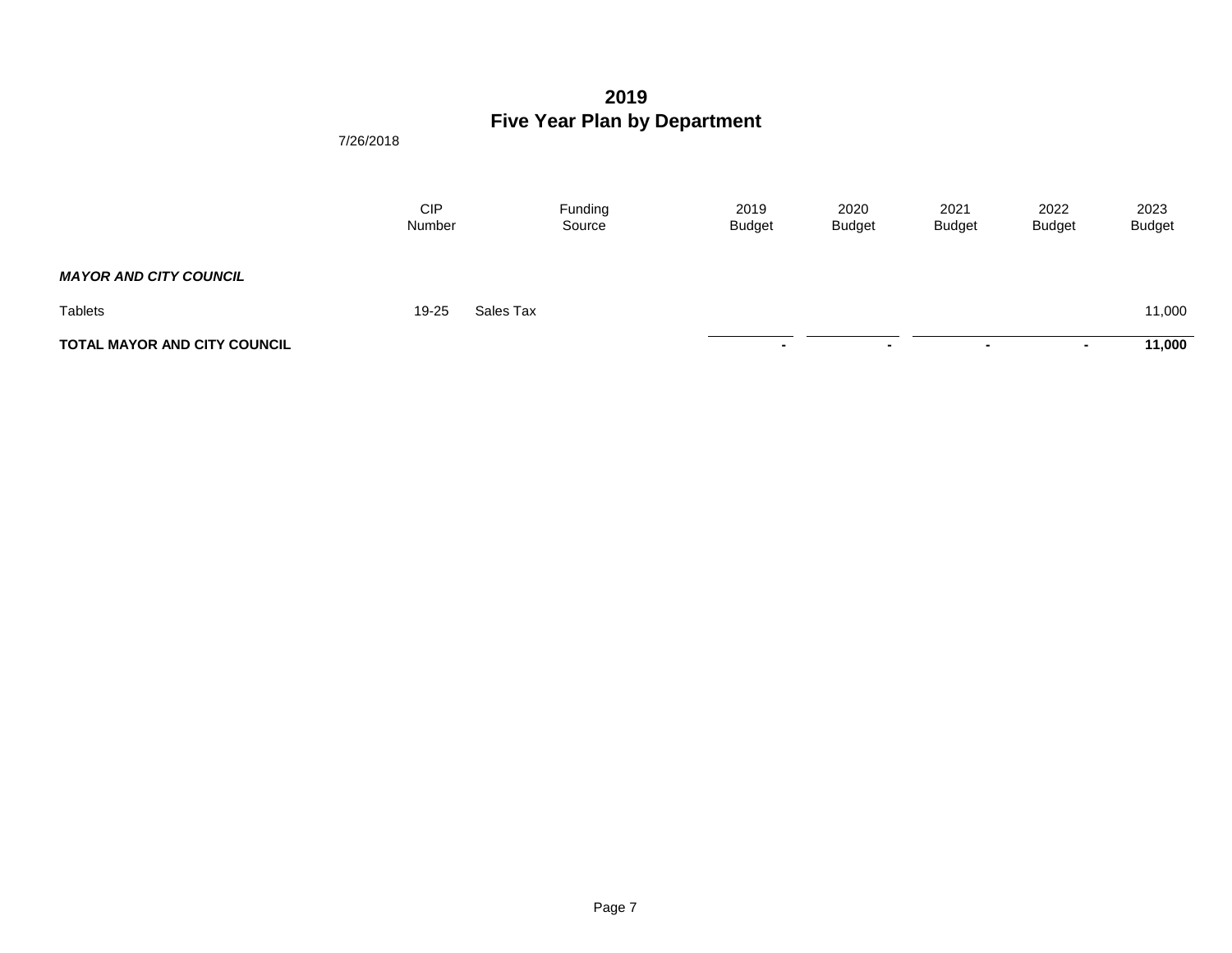|                              | <b>CIP</b><br>Number |           | Funding<br>Source | 2019<br><b>Budget</b> | 2020<br><b>Budget</b> | 2021<br><b>Budget</b> | 2022<br><b>Budget</b> | 2023<br><b>Budget</b> |
|------------------------------|----------------------|-----------|-------------------|-----------------------|-----------------------|-----------------------|-----------------------|-----------------------|
| <b>HUMAN RESOURCES</b>       |                      |           |                   |                       |                       |                       |                       |                       |
| Laptop                       | 19-26                | Sales Tax |                   | 2,000                 |                       |                       |                       |                       |
| <b>TOTAL HUMAN RESOURCES</b> |                      |           |                   | 2,000                 | . .                   | $\sim$                | . .                   | $\sim$                |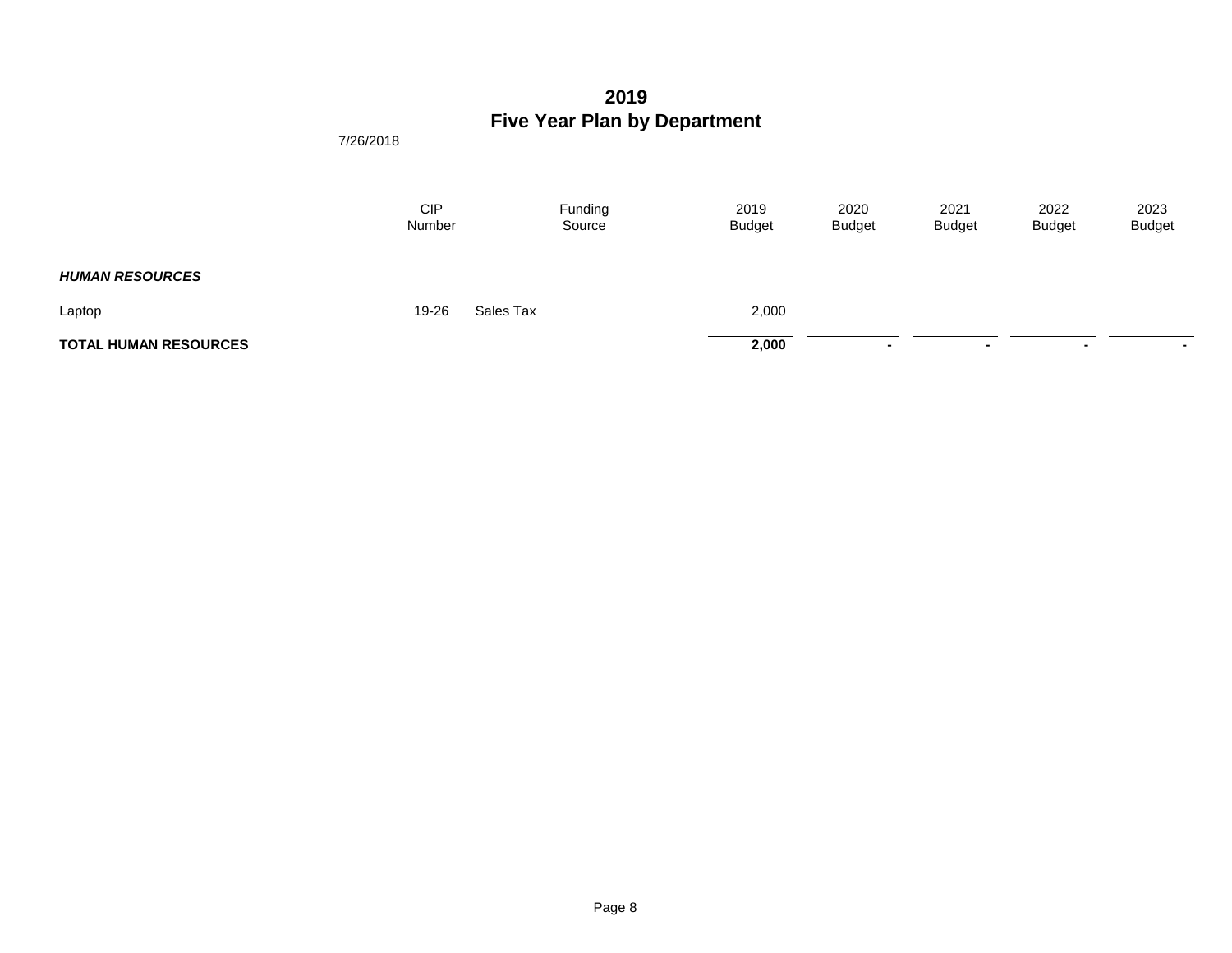|                             | <b>CIP</b> | Funding             | 2019          | 2020    | 2021          | 2022          | 2023          |
|-----------------------------|------------|---------------------|---------------|---------|---------------|---------------|---------------|
|                             | Number     | Source              | <b>Budget</b> | Budget  | <b>Budget</b> | <b>Budget</b> | <b>Budget</b> |
|                             |            |                     |               |         |               |               |               |
| <b>POLICE</b>               |            |                     |               |         |               |               |               |
| Tasers                      | 19-27      | Sales Tax           | 11,800        | 11,000  | 11,000        | 11,000        | 5,000         |
| Vehicles                    | 19-28      | Sales Tax/State     | 196,000       | 207,750 | 220,225       | 233,450       | 247,450       |
| E-Citation                  | 19-29      | Sales Tax/Grants    | 75,000        | 15,750  | 16,550        |               |               |
| <b>Ballistic Vests</b>      | 19-30      | Sales Tax/Grants    | 8,400         | 4,000   | 4,000         | 4,000         | 4,000         |
| Scanners                    | 19-31      | Sales Tax           |               | 4,550   |               |               |               |
| K-9 Program                 | 19-32      | Sales Tax/Donations | 54,000        |         |               |               |               |
| <b>Multifunction Copier</b> | 19-33      | Sales Tax           | 5,500         |         |               |               |               |
| Computers                   | 19-34      | Sales Tax           | 8,000         | 8,000   | 8,000         | 8,000         | 8,000         |
| Weapons Replacement         | 19-35      | Sales Tax           |               | 9,000   |               |               |               |
| Police Impound Building     | 19-36      | Sales Tax           |               |         |               |               | 250,000       |
| <b>TOTAL POLICE</b>         |            |                     | 358,700       | 260,050 | 259,775       | 256,450       | 514,450       |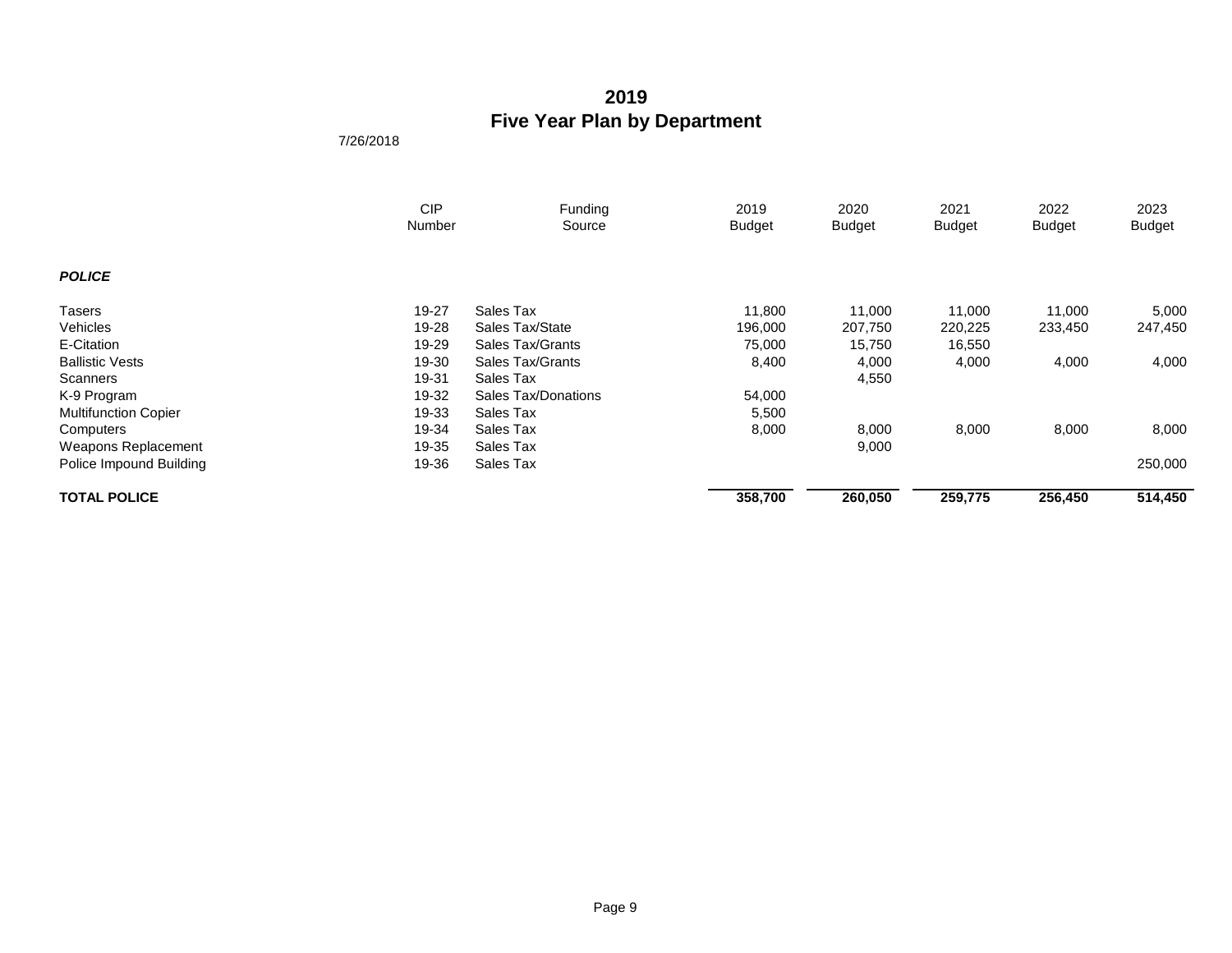|                             | <b>CIP</b><br>Number | Funding<br>Source      | 2019<br><b>Budget</b> | 2020<br><b>Budget</b> | 2021<br><b>Budget</b> | 2022<br><b>Budget</b> | 2023<br><b>Budget</b> |
|-----------------------------|----------------------|------------------------|-----------------------|-----------------------|-----------------------|-----------------------|-----------------------|
| <b>ANIMAL CONTROL</b>       |                      |                        |                       |                       |                       |                       |                       |
| Vehicle<br>Computer         | 19-38<br>19-39       | Sales Tax<br>Sales Tax |                       | 15,000<br>2,000       |                       | 2,000                 |                       |
| <b>TOTAL ANIMAL CONTROL</b> |                      |                        | ۰                     | 17,000                | <b>п.</b>             | 2,000                 | $\sim$                |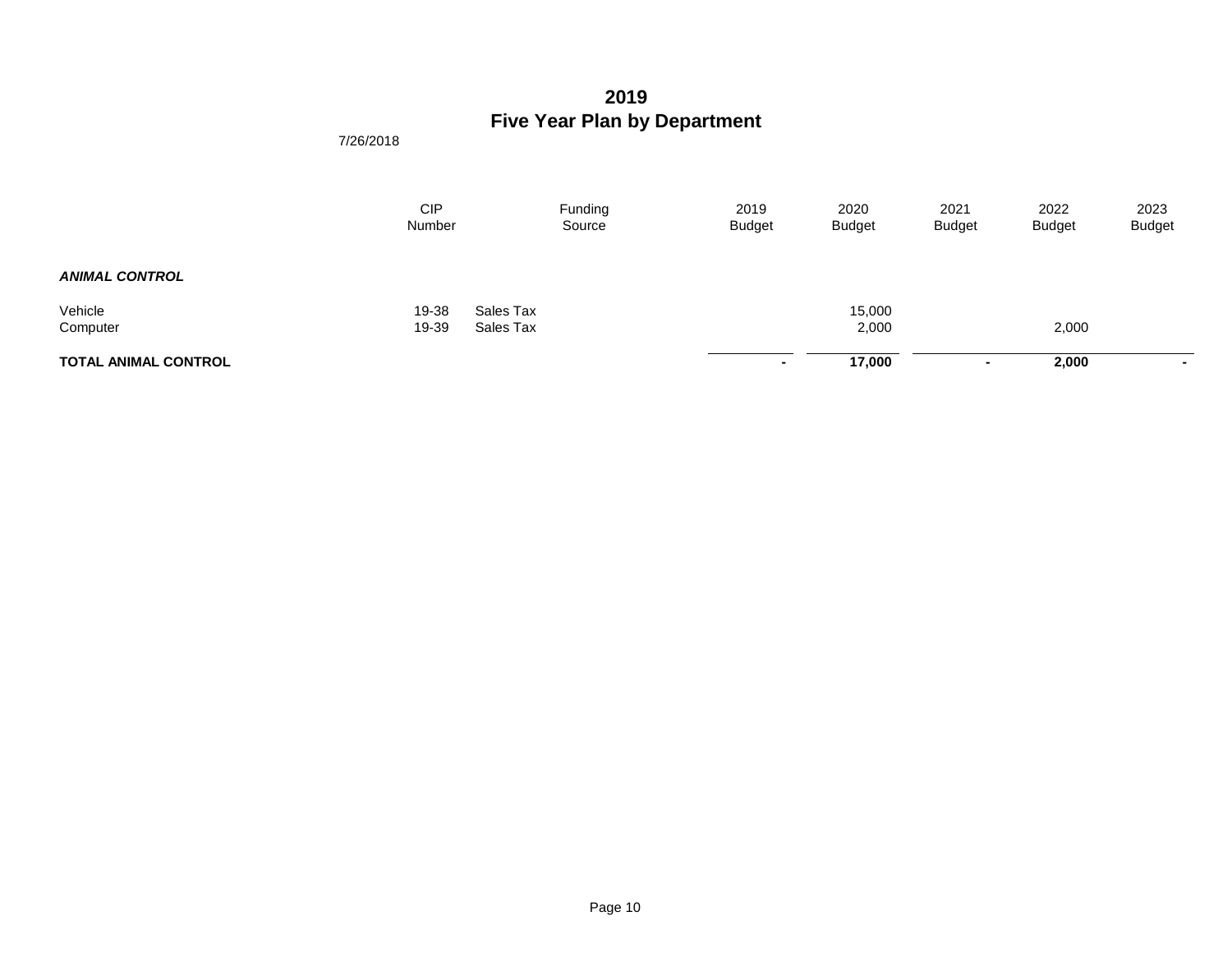|                                        | <b>CIP</b> | Funding         | 2019          | 2020          | 2021          | 2022          | 2023   |
|----------------------------------------|------------|-----------------|---------------|---------------|---------------|---------------|--------|
|                                        | Number     | Source          | <b>Budget</b> | <b>Budget</b> | <b>Budget</b> | <b>Budget</b> | Budget |
| <b>FIRE</b>                            |            |                 |               |               |               |               |        |
| <b>Pumper Truck</b>                    | 19-40      | Sales Tax       |               | 600,000       |               |               |        |
| Concrete at Charlie Louis Fire Station | 19-41      | Sales Tax       |               | 85,000        |               |               |        |
| Turn Out Gear                          | 19-42      | Sales Tax       | 25,000        | 25,000        | 25,000        | 25,000        | 25,000 |
| Hazmat Equipment (2018 NEMA)           | 19-43      | Grant           | 20,000        |               |               |               |        |
| <b>Charlie Louis Addition</b>          | 19-44      | Sales Tax       |               | 40,000        | 350,000       |               |        |
| SCBA & Equipment                       | 19-45      | Sales Tax/Grant | 1,100,000     |               |               |               |        |
| Fire Hose                              | 19-46      | Sales Tax       | 4,000         | 4,000         | 4,000         | 4,000         | 4,000  |
| Grass Rig                              | 19-47      | Sales Tax       |               |               | 150,000       |               |        |
| <b>Command Vehicle</b>                 | 19-48      | Sales Tax       |               | 70,000        |               |               |        |
| Computers                              | 19-49      | Sales Tax       | 4,000         | 4,000         | 4,000         | 4,000         | 4,000  |
| <b>TOTAL FIRE</b>                      |            |                 | 1,153,000     | 828,000       | 533,000       | 33,000        | 33,000 |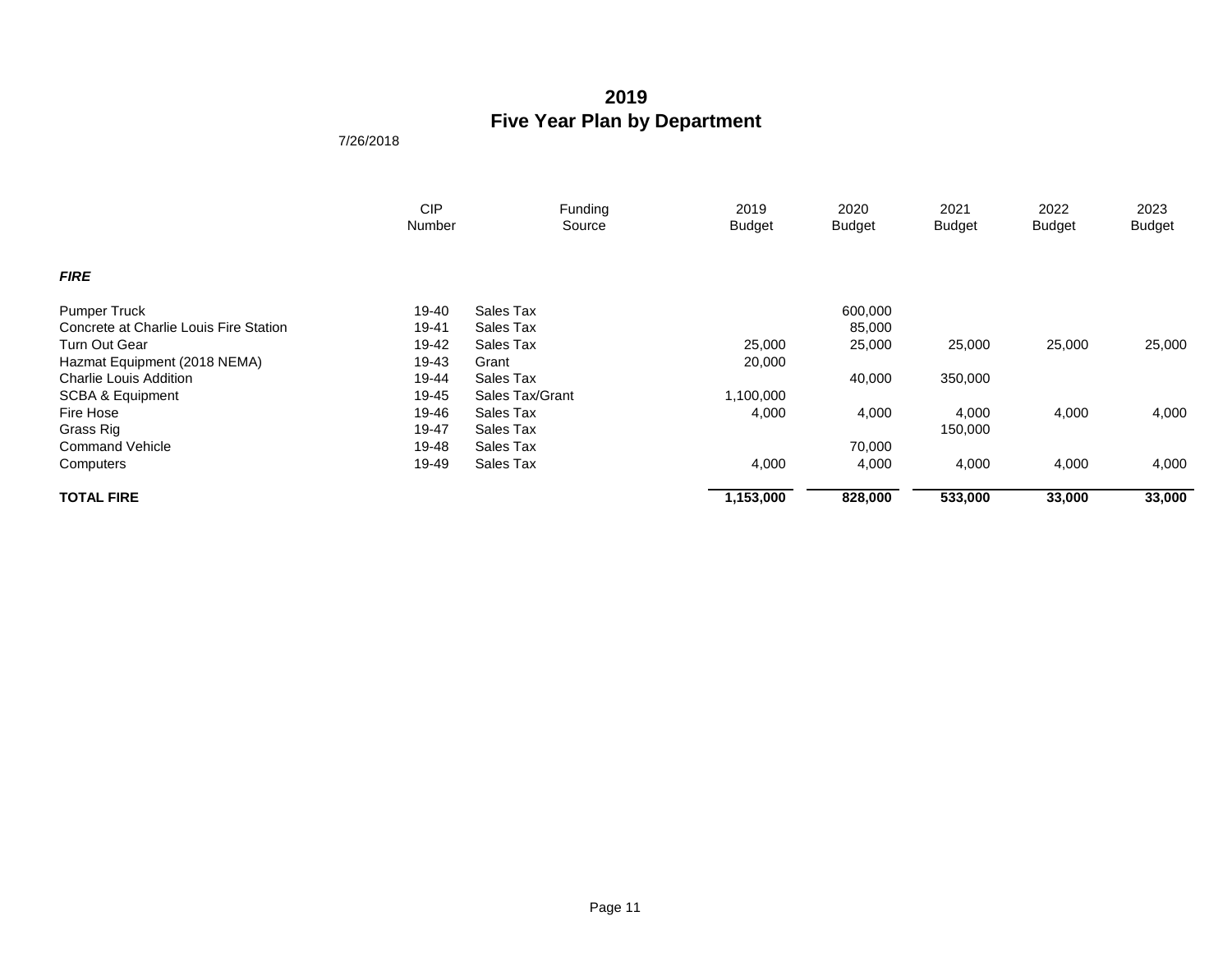|                                | <b>CIP</b><br>Number | Funding<br>Source | 2019<br><b>Budget</b> | 2020<br><b>Budget</b> | 2021<br><b>Budget</b> | 2022<br><b>Budget</b> | 2023<br><b>Budget</b> |
|--------------------------------|----------------------|-------------------|-----------------------|-----------------------|-----------------------|-----------------------|-----------------------|
| <b>RESCUE</b>                  |                      |                   |                       |                       |                       |                       |                       |
| Ambulance                      | 19-50                | Sales Tax         | 345,000               |                       | 300,000               |                       | 310,000               |
| <b>Command Vehicle</b>         | 19-51                | Sales Tax         |                       | 70,000                |                       |                       |                       |
| <b>Crash Extrication Tools</b> | 19-52                | Sales Tax         | 30,000                |                       |                       | 30,000                |                       |
| Lucas CPR Device               | 19-53                | Sales Tax         |                       | 15,000                | 15,000                | 15,000                | 15,000                |
| <b>TOTAL RESCUE</b>            |                      |                   | 375,000               | 85,000                | 315,000               | 45,000                | 325,000               |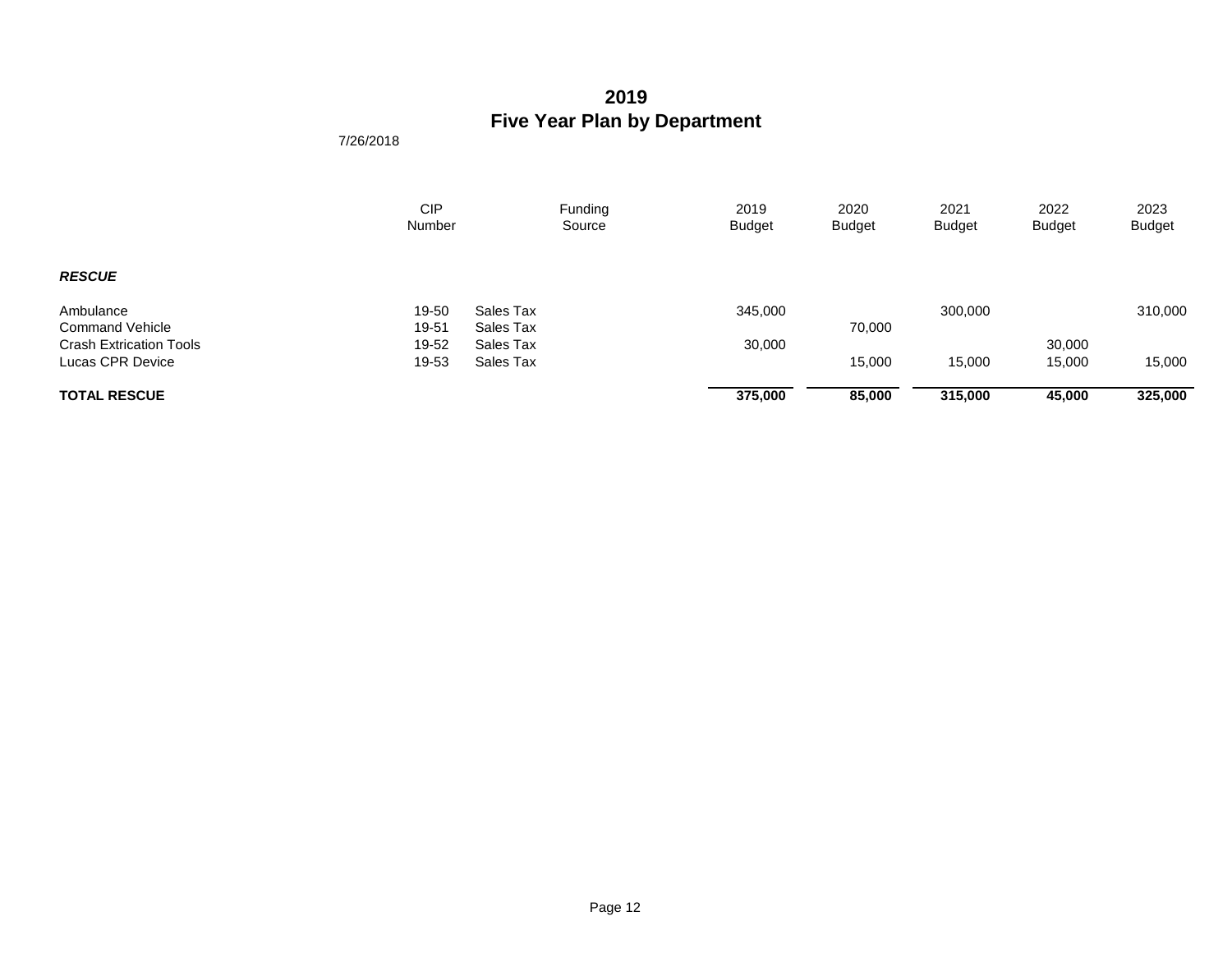|                            | <b>CIP</b><br>Number | Funding                         | 2019          | 2020          | 2021          | 2022          | 2023          |
|----------------------------|----------------------|---------------------------------|---------------|---------------|---------------|---------------|---------------|
|                            |                      | Source                          | <b>Budget</b> | <b>Budget</b> | <b>Budget</b> | <b>Budget</b> | <b>Budget</b> |
| <b>LIBRARY</b>             |                      |                                 |               |               |               |               |               |
| <b>Library Materials</b>   | 19-54                | Sales Tax                       | 174,600       | 178,000       | 183,000       | 186,800       | 190,000       |
| <b>Library Project</b>     | 19-55                | Sales Tax/Debt/Grants/Donations | 30,000        | 200,000       | 16,000,000    |               |               |
| Maker Space                | 19-56                | Sales Tax                       |               |               | 5,000         | 5,000         | 5,000         |
| <b>Staff Computers</b>     | 19-57                | Sales Tax                       | 6,000         | 6,000         | 6,000         | 6,000         | 6,000         |
| Furniture & Equipment      | 19-58                | Sales Tax                       |               | 15,000        | 15,000        |               |               |
| <b>RFID Conversion</b>     | 19-59                | Sales Tax                       | 5,000         | 2,500         | 2,500         |               |               |
| Mobile Technology          | 19-60                | Sales Tax                       | 3,000         | 3,000         | 3,000         | 3,000         | 3,000         |
| Fire Detection System      | 19-61                | Sales Tax                       |               | 50,000        |               |               |               |
| Carpet and Paint           | 19-63                | Sales Tax                       |               |               | 75,000        |               |               |
| <b>Replacement Windows</b> | 19-64                | Sales Tax                       |               | 100,000       | 100,000       | 100,000       |               |
| <b>Collection Security</b> | 19-65                | Sales Tax                       |               |               | 30,000        |               |               |
| <b>TOTAL LIBRARY</b>       |                      |                                 | 218,600       | 554,500       | 16,419,500    | 300,800       | 204,000       |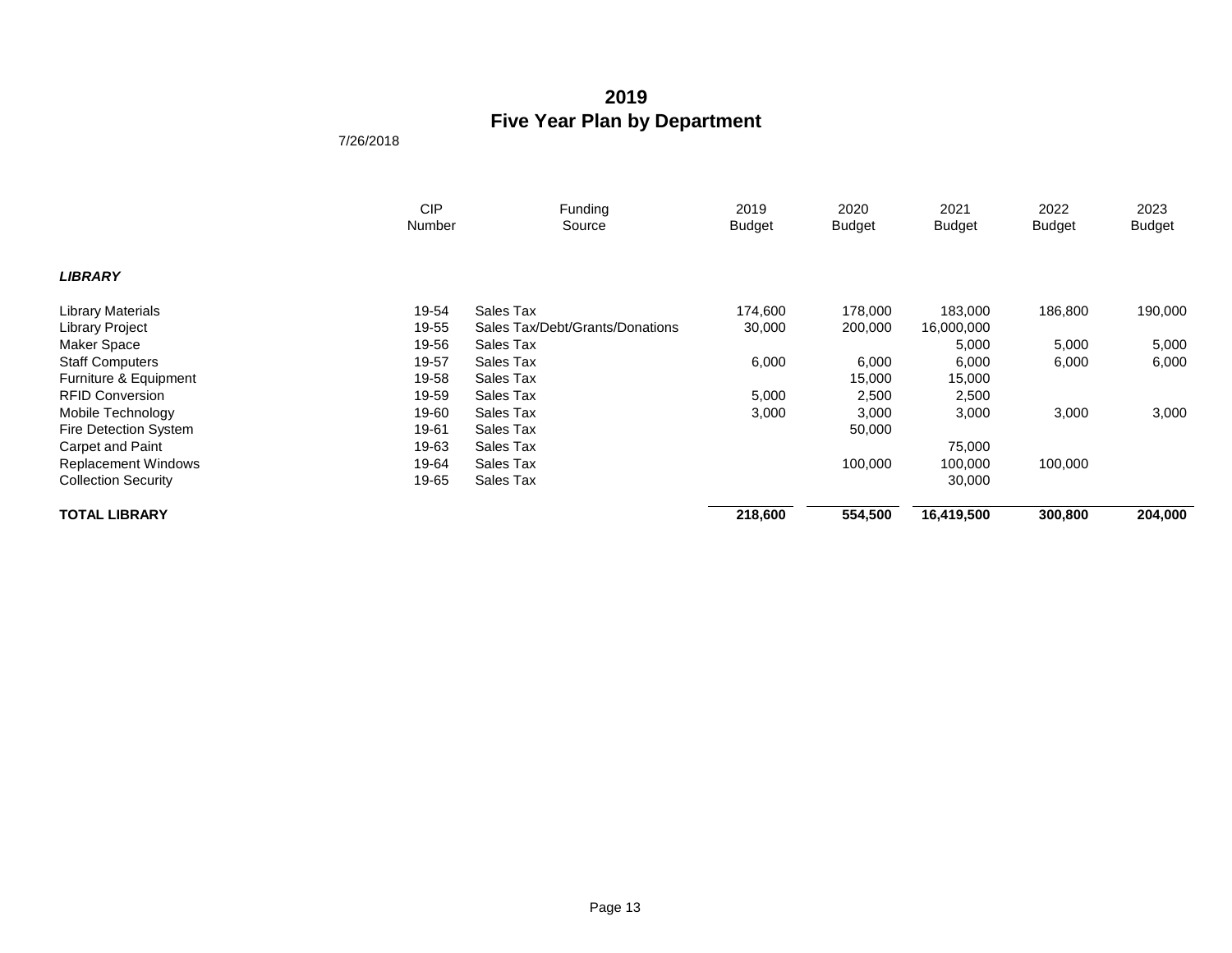|                       | <b>CIP</b><br>Number | Funding<br>Source       | 2019<br><b>Budget</b> | 2020<br><b>Budget</b> | 2021<br><b>Budget</b> | 2022<br><b>Budget</b> | 2023<br><b>Budget</b> |
|-----------------------|----------------------|-------------------------|-----------------------|-----------------------|-----------------------|-----------------------|-----------------------|
| <b>CEMETERY</b>       |                      |                         |                       |                       |                       |                       |                       |
| 44" Mower             | 19-66                | Sales Tax               | 8,000                 |                       |                       |                       |                       |
| New Maintenance Shop  | 19-67                | Federal/State/Sales Tax |                       | 50,000                | 500,000               |                       |                       |
| Land Acquisition      | 19-68                | Sales Tax               |                       |                       |                       |                       | 150,000               |
| Pickup with Dump Box  | 19-69                | Sales Tax               |                       | 25,000                |                       |                       |                       |
| 52" Mower             | 19-70                | Sales Tax               |                       |                       | 7,000                 |                       |                       |
| <b>TOTAL CEMETERY</b> |                      |                         | 8,000                 | 75,000                | 507,000               |                       | 150,000               |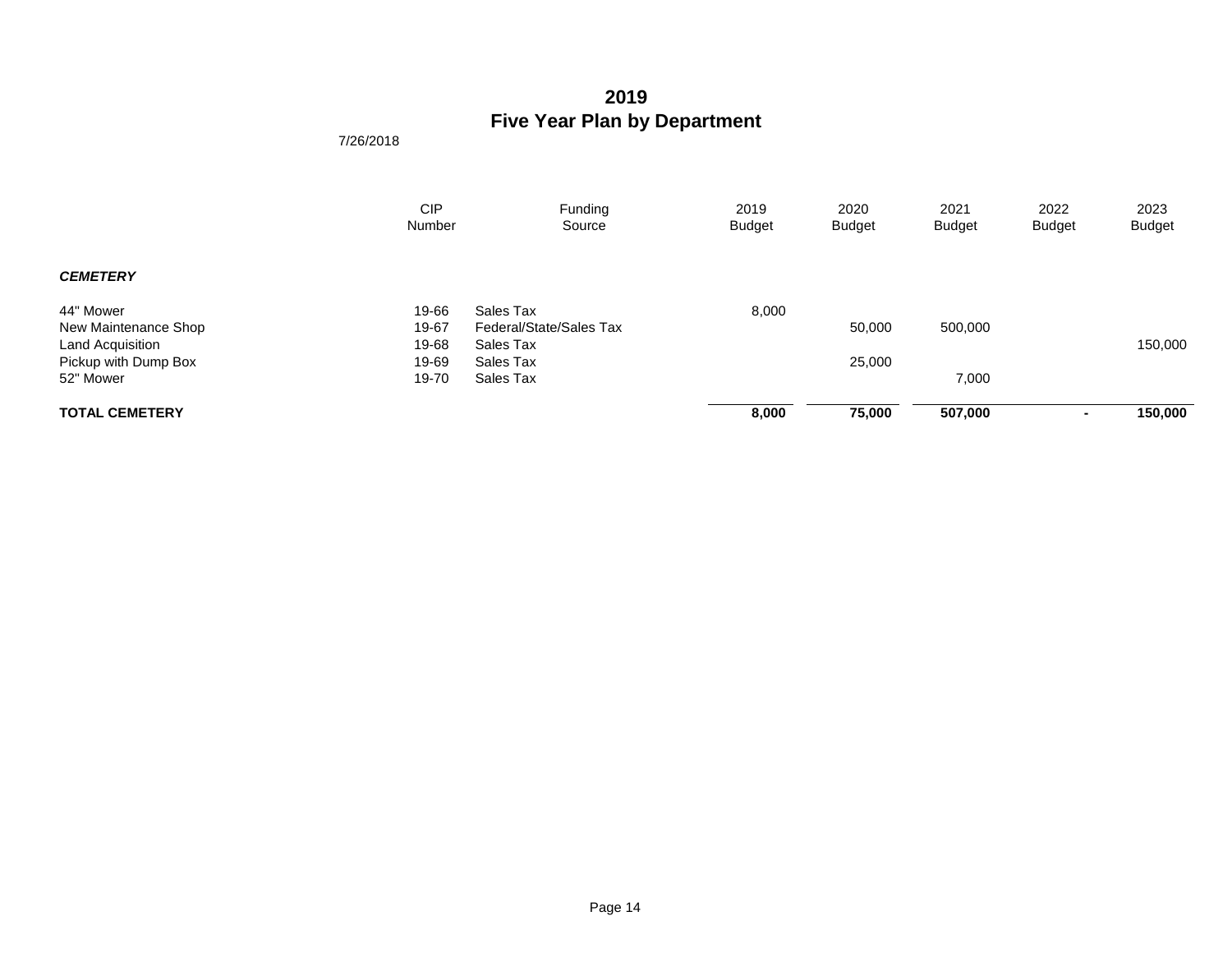|                                    | <b>CIP</b><br>Number | Funding<br>Source                 | 2019<br><b>Budget</b> | 2020<br><b>Budget</b> | 2021<br><b>Budget</b> | 2022<br><b>Budget</b> | 2023<br><b>Budget</b> |
|------------------------------------|----------------------|-----------------------------------|-----------------------|-----------------------|-----------------------|-----------------------|-----------------------|
| <b>COMMUNITY DEVELOPMENT</b>       |                      |                                   |                       |                       |                       |                       |                       |
| Pickup                             | 19-71                | <b>Community Development Fees</b> | 20,000                |                       |                       |                       |                       |
| Computers                          | 19-72                | <b>Community Development Fees</b> | 2,000                 | 2,000                 | 2,000                 | 4,000                 |                       |
| Engineering Survey Equipment - 10% | $19-10$              | <b>Community Development Fees</b> |                       | 3,500                 |                       | 3,500                 |                       |
| Engineering Vehicle - 10%          | $19 - 11$            | <b>Community Development Fees</b> |                       | 3,200                 |                       |                       |                       |
| Engineering CMMS - 10%             | $19 - 12$            | <b>Community Development Fees</b> | 1.000                 |                       | 1,000                 |                       | 1,000                 |
| <b>Engineering Computers - 10%</b> | $19 - 13$            | <b>Community Development Fees</b> | 400                   | 200                   | 200                   | 200                   | 200                   |
| <b>TOTAL COMMUNITY DEVELOPMENT</b> |                      |                                   | 23,400                | 8,900                 | 3,200                 | 7,700                 | 1,200                 |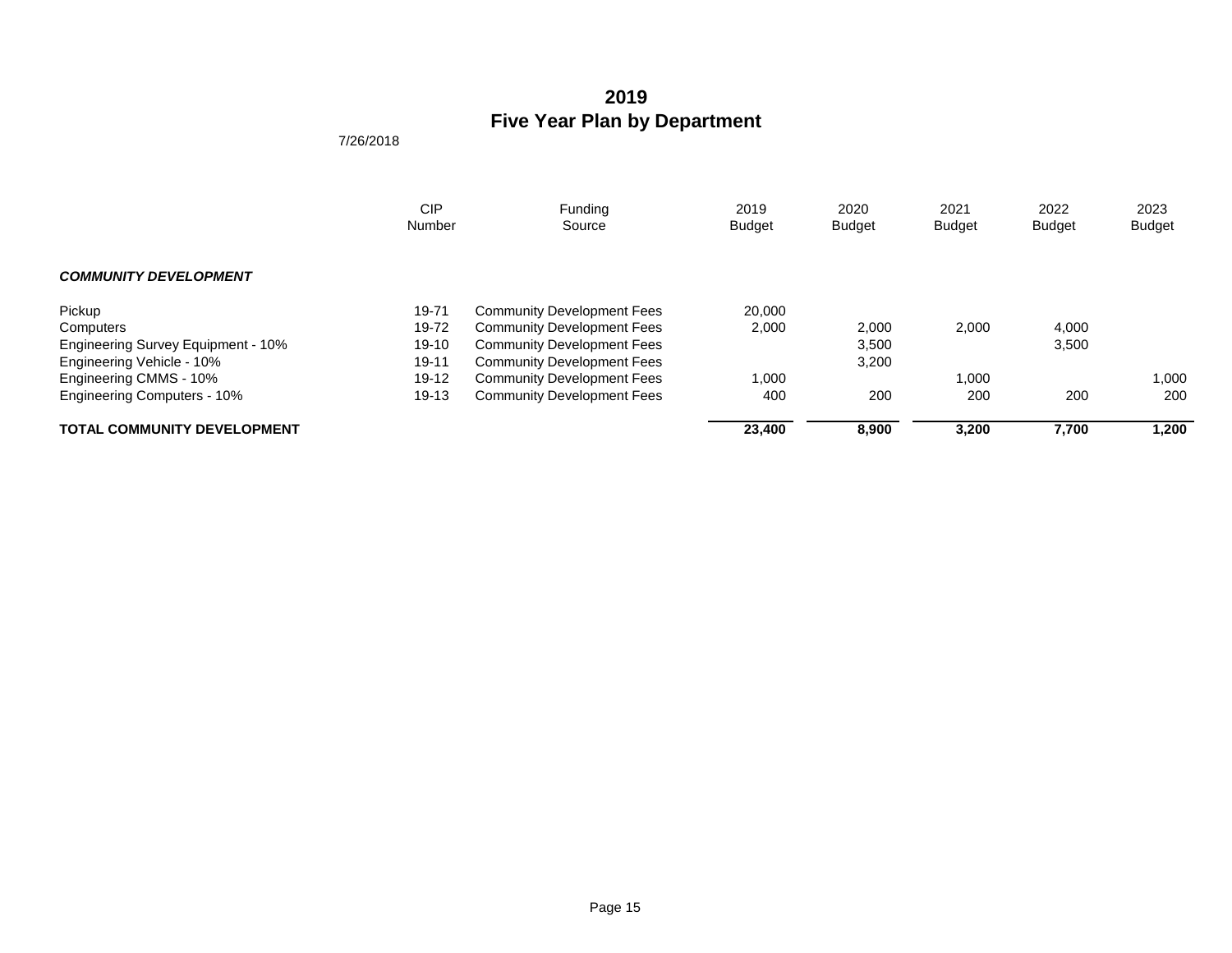|                                                     | <b>CIP</b><br>Number | Funding<br>Source            | 2019<br><b>Budget</b> | 2020<br><b>Budget</b> | 2021<br><b>Budget</b> | 2022<br><b>Budget</b> | 2023<br><b>Budget</b> |
|-----------------------------------------------------|----------------------|------------------------------|-----------------------|-----------------------|-----------------------|-----------------------|-----------------------|
| <b>PARK</b>                                         |                      |                              |                       |                       |                       |                       |                       |
| Powerhouse Trail Phase 1                            | 19-73                | Sales Tax/State/NRD/Donation | 490,000               |                       |                       |                       |                       |
| Splash Pad Construction                             | 19-74                | Sales Tax                    | 120,000               | 120,000               |                       | 120,000               |                       |
| Frontier Park Restroom and Shelter                  | 19-75                | Sales Tax                    | 350,000               |                       |                       |                       |                       |
| <b>Tree Planting</b>                                | 19-76                | Sales Tax                    |                       | 10,000                | 10,000                | 10,000                | 10,000                |
| <b>Picnic Tables</b>                                | 19-77                | Sales Tax                    | 10,000                | 10,000                | 10,000                | 10,000                | 10,000                |
| <b>Bleacher Shade Covers</b>                        | 19-78                | Sales Tax                    |                       | 30,000                | 30,000                | 40,000                | 30,000                |
| <b>Tennis Court Renovations</b>                     | 19-79                | Sales Tax                    |                       | 850,000               |                       |                       |                       |
| Playground Equipment                                | 19-80                | Sales Tax/Donations          | 70,000                | 120,000               | 50,000                |                       |                       |
| <b>Bradshaw Park Batting Cage</b>                   | 19-81                | Sales Tax                    |                       | 35,000                |                       |                       |                       |
| Pro Gator Cab                                       | 19-82                | Sales Tax                    | 10,000                |                       |                       |                       |                       |
| Pawnee Park Baseball Field Concrete Replacement     | 19-83                | Sales Tax                    | 30,000                |                       |                       |                       |                       |
| Wilderness Park Storage Expansion                   | 19-84                | Sales Tax                    |                       | 150,000               |                       |                       |                       |
| Centennial Park Minor League Backstop               | 19-85                | Sales Tax                    |                       | 35,000                |                       |                       |                       |
| Paint Lines on Memorial Stadium Track               | 19-86                | Sales Tax                    | 8,500                 |                       |                       |                       |                       |
| Gerrard Park Agri-Lime                              | 19-87                | <b>Sales Tax/Donations</b>   | 30,000                |                       |                       |                       |                       |
| Covered Horseshoe Courts at Frontier Park           | 19-88                | Sales Tax/Grants             | 400,000               |                       |                       |                       |                       |
| <b>Frankfort Square Improvements</b>                | 19-89                | Sales Tax                    |                       | 35,000                |                       |                       |                       |
| <b>Centennial Park Concrete</b>                     | 19-90                | Sales Tax                    |                       | 35,000                |                       |                       |                       |
| Centennial Park Outfield Netting/Fence Padding      | 19-91                | Sales Tax                    |                       | 30,000                |                       |                       |                       |
| Computers                                           | 19-92                | Sales Tax                    | 2,000                 | 2,000                 |                       |                       |                       |
| <b>Remote Control Car Track</b>                     | 19-93                | Sales Tax/Donations          |                       | 70,000                |                       |                       |                       |
| Sunset Park Playground Equipment                    | 19-94                | Sales Tax/Donations          |                       | 120,000               |                       |                       |                       |
| ADA Transition Plan Phase 2 Residential Park Review | 19-95                | Sales Tax                    |                       | 15,000                |                       |                       |                       |
| 4 Wheel Drive Utility Vehicle                       | 19-96                | Sales Tax                    |                       | 52,000                |                       |                       |                       |
| 72" Mower                                           | 19-97                | Sales Tax                    |                       | 18,500                |                       |                       |                       |
| <b>Memorial Stadium Renovations</b>                 | 19-98                | Sales Tax/Scoreboard Revenue |                       |                       | 1,000,000             |                       |                       |
| <b>Indoor Tennis Facility</b>                       | 19-99                | Sales Tax/Grants/Donations   |                       |                       |                       |                       | 1,000,000             |
| <b>Baseball Field</b>                               | 19-100               | Sales Tax/Grants/Donations   |                       |                       | 500,000               | 500,000               |                       |
| Playground Equipment Pawnee Park                    | 19-101               | Sales Tax                    |                       | 100,000               |                       |                       |                       |
| Wilderness Park Parking Lot                         | 19-102               | Sales Tax                    |                       | 50,000                |                       |                       |                       |
| <b>TOTAL PARK</b>                                   |                      |                              | 1,520,500             | 1,887,500             | 1,600,000             | 680,000               | 1,050,000             |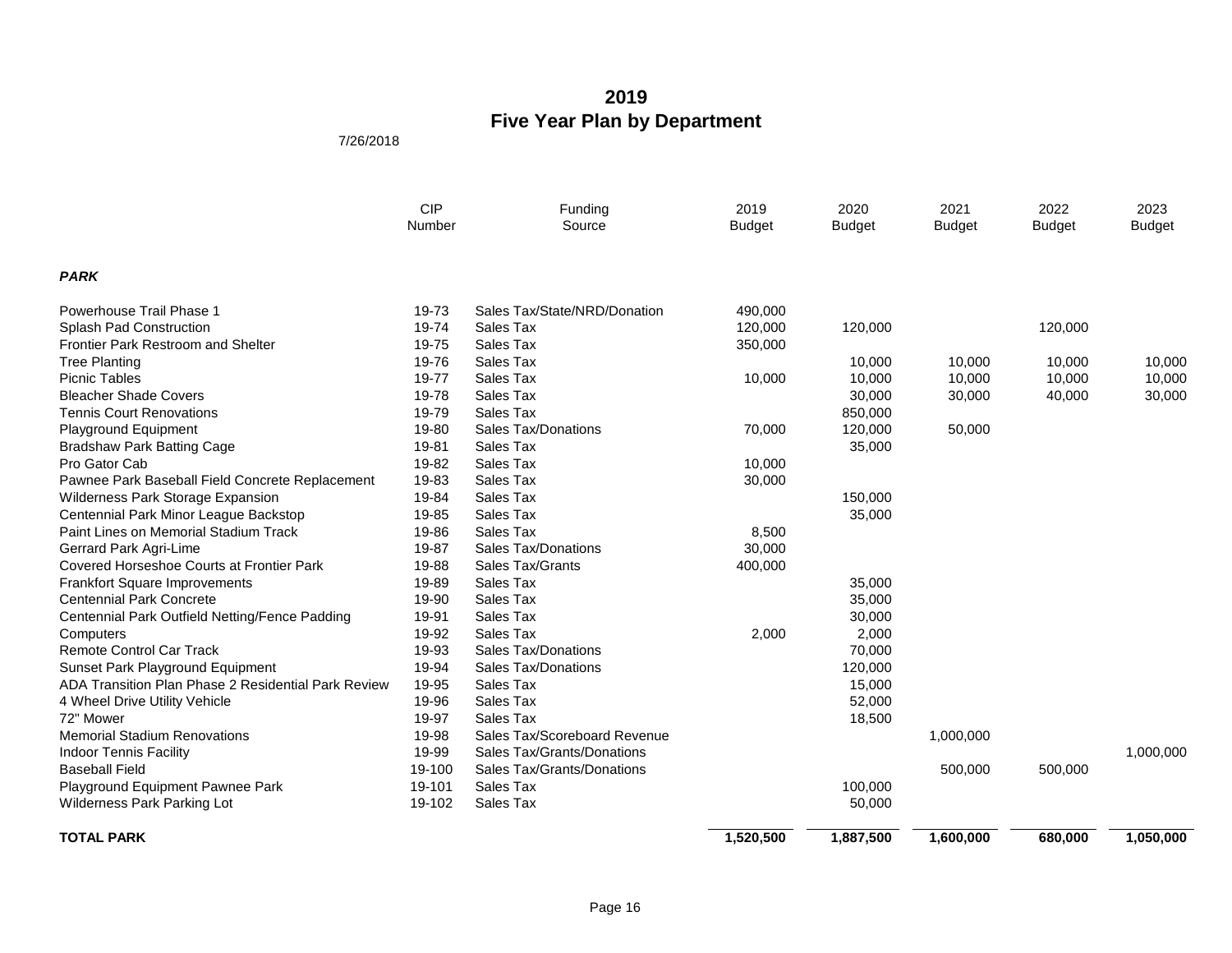|                                       | <b>CIP</b><br>Number |           | Funding<br>Source | 2019<br><b>Budget</b> | 2020<br><b>Budget</b> | 2021<br>Budget | 2022<br><b>Budget</b> | 2023<br><b>Budget</b> |
|---------------------------------------|----------------------|-----------|-------------------|-----------------------|-----------------------|----------------|-----------------------|-----------------------|
|                                       |                      |           |                   |                       |                       |                |                       |                       |
| <b>PAWNEE PLUNGE WATER PARK</b>       |                      |           |                   |                       |                       |                |                       |                       |
| <b>Paint Pool Basins</b>              | 19-103               | Sales Tax |                   | 200,000               |                       |                | 200,000               |                       |
| <b>Check Valves</b>                   | 19-104               | Sales Tax |                   |                       | 25,000                |                |                       |                       |
| Heat Pump (Phase 2)                   | 19-105               | Sales Tax |                   |                       | 25,000                |                |                       |                       |
| <b>Hot Water Heaters</b>              | 19-106               | Sales Tax |                   | 10,000                |                       |                |                       |                       |
| Canopies - Shade Areas                | 19-107               | Sales Tax |                   |                       | 40,000                |                |                       |                       |
| Tubes for Lazy River/Tube Slide       | 19-108               | Sales Tax |                   | 4,000                 | 4,000                 | 4,000          | 4,000                 | 4,000                 |
| Floatables                            | 19-109               | Sales Tax |                   | 10,000                |                       |                |                       |                       |
| Chaise Lounge Chairs                  | 19-110               | Sales Tax |                   |                       | 6,000                 | 6,000          | 6,000                 | 6,000                 |
| Mower                                 | 19-111               | Sales Tax |                   |                       | 11,000                |                |                       |                       |
| Computers                             | 19-112               | Sales Tax |                   | 2,000                 |                       | 5,000          |                       |                       |
| <b>Family Slide</b>                   | 19-113               | Sales Tax |                   |                       | 30,000                |                |                       |                       |
| Outside Lights                        | 19-114               | Sales Tax |                   |                       | 6,000                 |                |                       |                       |
| Cargo Net                             | 19-115               | Sales Tax |                   |                       | 5,000                 |                |                       |                       |
| Cameras                               | 19-116               | Sales Tax |                   |                       | 10,000                |                |                       |                       |
| <b>Wall Grates</b>                    | 19-117               | Sales Tax |                   |                       |                       | 10,000         |                       |                       |
| <b>Boilers</b>                        | 19-118               | Sales Tax |                   |                       |                       |                | 25,000                |                       |
| <b>TOTAL PAWNEE PLUNGE WATER PARK</b> |                      |           |                   | 226,000               | 162,000               | 25,000         | 235,000               | 10,000                |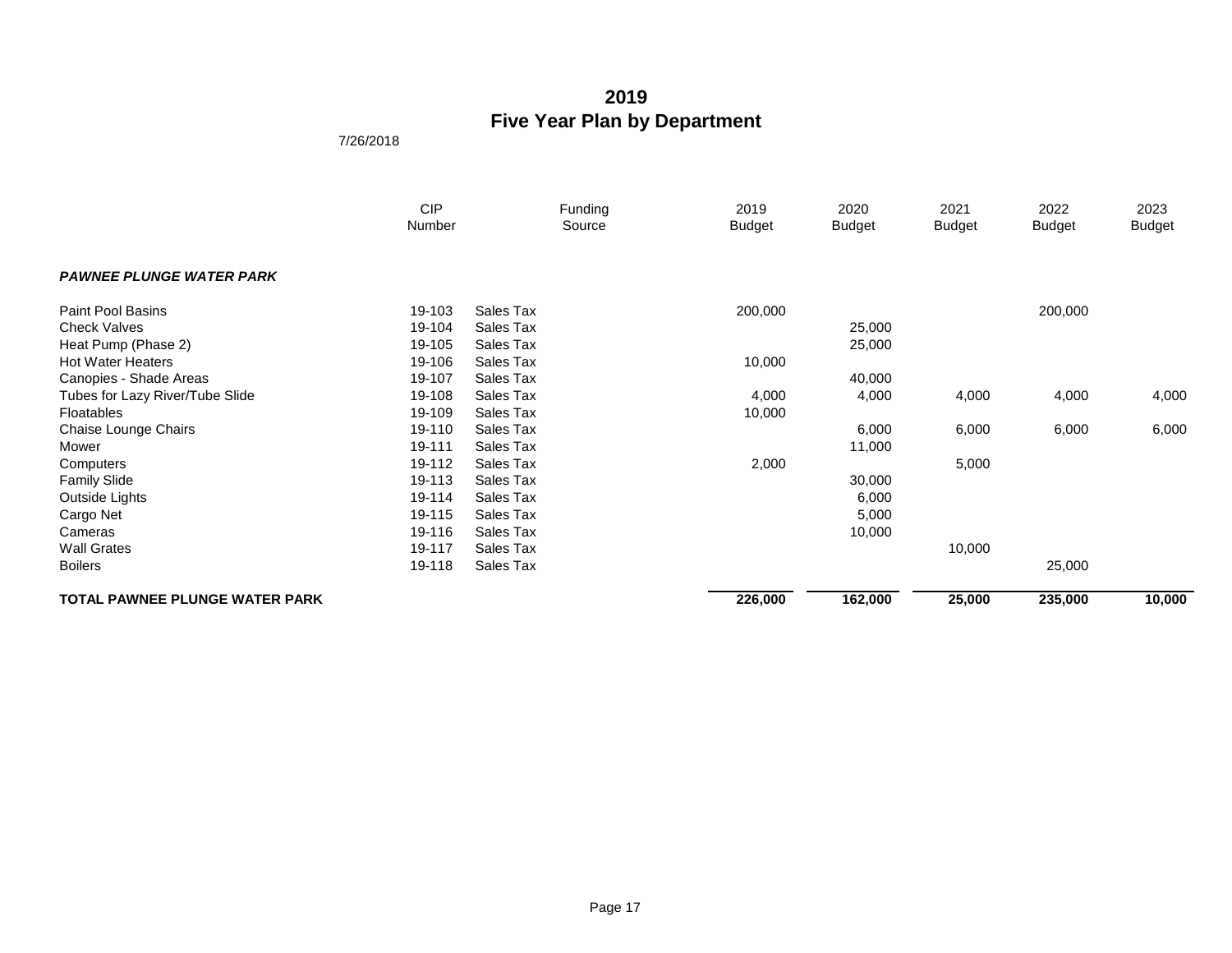|                             | <b>CIP</b><br>Number |           | Funding<br>Source | 2019<br><b>Budget</b> | 2020<br><b>Budget</b> | 2021<br><b>Budget</b> | 2022<br><b>Budget</b> | 2023<br><b>Budget</b> |
|-----------------------------|----------------------|-----------|-------------------|-----------------------|-----------------------|-----------------------|-----------------------|-----------------------|
|                             |                      |           |                   |                       |                       |                       |                       |                       |
| <b>AQUATIC CENTER</b>       |                      |           |                   |                       |                       |                       |                       |                       |
| Portable Slide              | 19-119               | Sales Tax |                   |                       | 10,000                |                       |                       |                       |
| <b>Teaching Platform</b>    | 19-120               | Sales Tax |                   |                       | 4,000                 |                       |                       |                       |
| Computers                   | 19-121               | Sales Tax |                   | 4,000                 | 2,000                 |                       |                       |                       |
| <b>Renovate Bleachers</b>   | 19-122               | Sales Tax |                   |                       | 15,000                |                       |                       |                       |
| LED Lighting - Pool Deck    | 19-123               | Sales Tax |                   |                       | 25,000                |                       |                       |                       |
| Replace Filter Pump         | 19-124               | Sales Tax |                   |                       |                       |                       | 30,000                |                       |
| <b>TOTAL AQUATIC CENTER</b> |                      |           |                   | 4,000                 | 56,000                | $\sim$                | 30,000                | $\sim$                |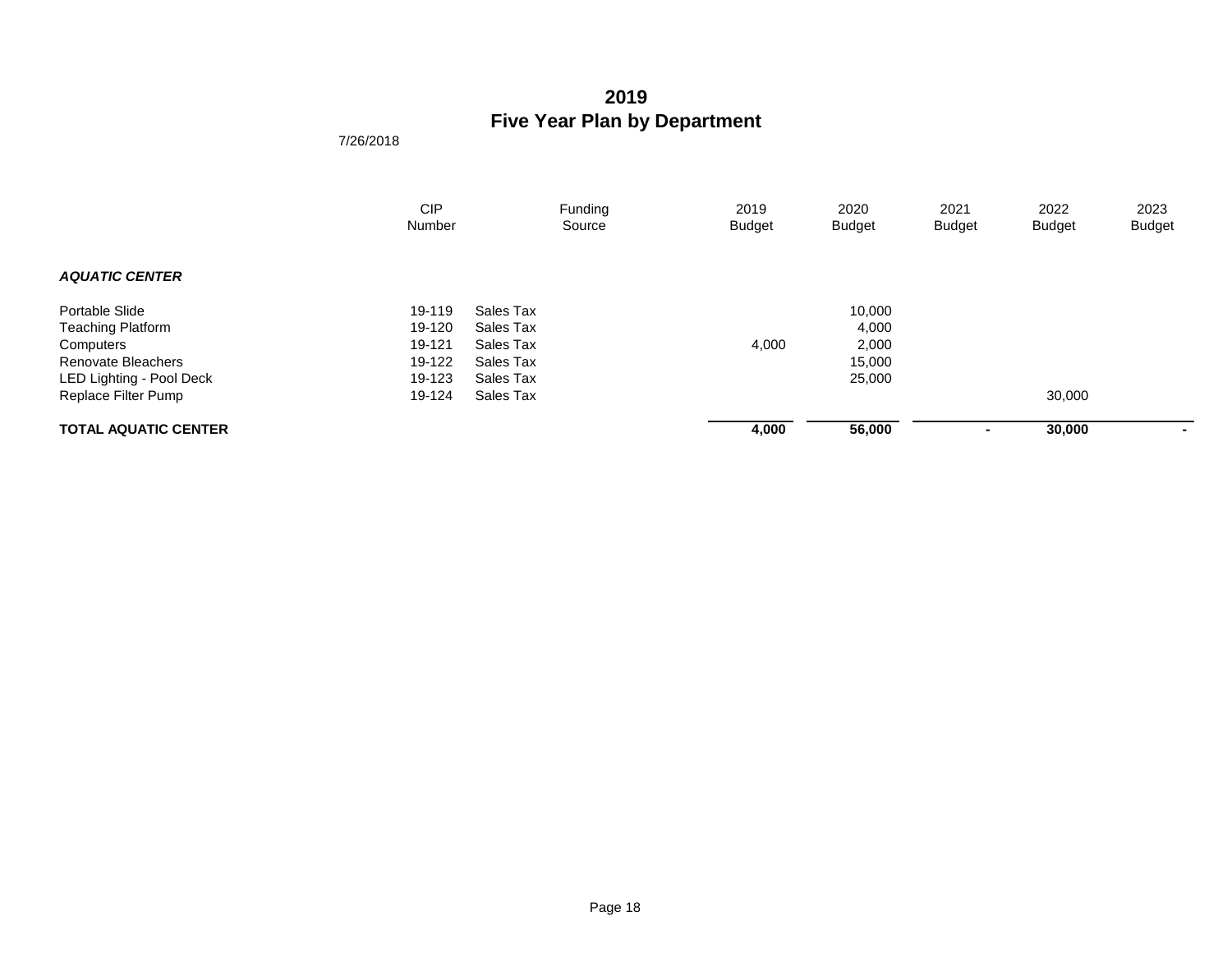|                                   | <b>CIP</b><br>Number |           | Funding<br>Source | 2019<br><b>Budget</b> | 2020<br><b>Budget</b> | 2021<br><b>Budget</b> | 2022<br><b>Budget</b> | 2023<br><b>Budget</b> |
|-----------------------------------|----------------------|-----------|-------------------|-----------------------|-----------------------|-----------------------|-----------------------|-----------------------|
| <b>VAN BERG GOLF COURSE</b>       |                      |           |                   |                       |                       |                       |                       |                       |
| Sand Trap Rake                    | 19-125               | Sales Tax |                   |                       | 20,000                |                       |                       |                       |
| Fertilizer Spreader               | 19-126               | Sales Tax |                   |                       | 4,000                 |                       |                       |                       |
| Sand Trap Renovation              | 19-127               | Sales Tax |                   |                       | 4,000                 |                       |                       |                       |
| 4-Wheel Drive Pickup              | 19-128               | Sales Tax |                   |                       | 25,000                |                       |                       |                       |
| <b>Tee Renovation</b>             | 19-129               | Sales Tax |                   |                       | 4,000                 |                       |                       |                       |
| 72" Rotary Mower                  | 19-130               | Sales Tax |                   |                       | 26,000                |                       |                       |                       |
| Snow Plow                         | 19-131               | Sales Tax |                   |                       | 5,000                 |                       |                       |                       |
| <b>Greens Mower</b>               | 19-132               | Sales Tax |                   |                       |                       | 25,000                |                       |                       |
| Leaf Blower                       | 19-133               | Sales Tax |                   |                       |                       | 7,000                 |                       |                       |
| <b>Fairway Mower</b>              | 19-134               | Sales Tax |                   |                       |                       |                       | 40,000                |                       |
| Greens Roller                     | 19-135               | Sales Tax |                   |                       |                       |                       | 14,000                |                       |
| <b>Tee Mower</b>                  | 19-136               | Sales Tax |                   |                       |                       |                       |                       | 35,000                |
| <b>Top Dresser</b>                | 19-137               | Sales Tax |                   |                       |                       |                       |                       | 15,000                |
| <b>TOTAL VAN BERG GOLF COURSE</b> |                      |           |                   | $\sim$                | 88,000                | 32,000                | 54,000                | 50,000                |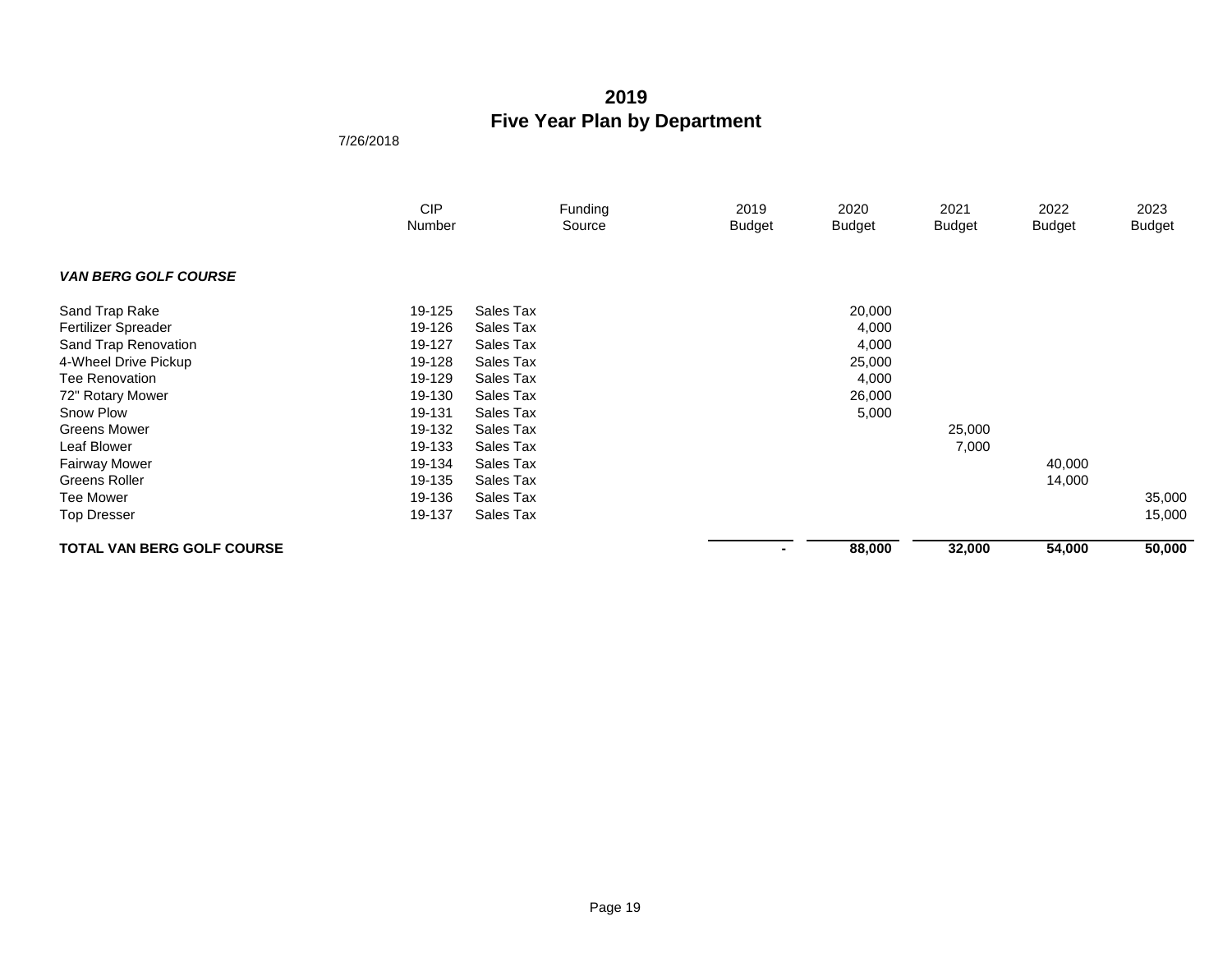|                                                   | <b>CIP</b><br>Number |           | Funding<br>Source | 2019<br><b>Budget</b> | 2020<br><b>Budget</b> | 2021<br><b>Budget</b> | 2022<br><b>Budget</b> | 2023<br><b>Budget</b> |
|---------------------------------------------------|----------------------|-----------|-------------------|-----------------------|-----------------------|-----------------------|-----------------------|-----------------------|
| <b>QUAIL RUN GOLF COURSE</b>                      |                      |           |                   |                       |                       |                       |                       |                       |
| Irrigation Filtration                             | 19-138               | Sales Tax |                   | 100,000               |                       |                       |                       |                       |
| Greens Roller                                     | 19-139               | Sales Tax |                   |                       | 14,000                |                       |                       |                       |
| Airway Main Shaft                                 | 19-140               | Sales Tax |                   | 4,500                 |                       |                       |                       |                       |
| LED Lights for South Half of the Maintenance Shop | 19-141               | Sales Tax |                   |                       | 4,500                 |                       |                       |                       |
| Sand Trap Revitalization                          | 19-142               | Sales Tax |                   |                       | 4,000                 | 4,000                 | 4,000                 | 4,000                 |
| <b>Tractor with Loader</b>                        | 19-143               | Sales Tax |                   |                       | 42,000                |                       |                       |                       |
| <b>Tee Mower</b>                                  | 19-144               | Sales Tax |                   |                       | 33,000                |                       |                       |                       |
| <b>Buffalo Blower</b>                             | 19-145               | Sales Tax |                   |                       | 7,000                 |                       |                       |                       |
| <b>Fairway Mower</b>                              | 19-146               | Sales Tax |                   |                       |                       | 40,000                | 40,000                |                       |
| <b>Golf Cart Batteries</b>                        | 19-147               | Sales Tax |                   |                       |                       | 17,000                |                       |                       |
| 16' Rotary Mower                                  | 19-148               | Sales Tax |                   |                       |                       |                       | 90,000                |                       |
| Pickup                                            | 19-149               | Sales Tax |                   |                       |                       |                       |                       | 30,000                |
| 72" Rotary Mower                                  | 19-150               | Sales Tax |                   |                       |                       |                       |                       | 28,000                |
| Run-a-bout                                        | 19-151               | Sales Tax |                   |                       |                       |                       |                       | 7,000                 |
| Leaf Blower                                       | 19-152               | Sales Tax |                   |                       |                       |                       |                       | 7,500                 |
| <b>TOTAL QUAIL RUN GOLF COURSE</b>                |                      |           |                   | 104,500               | 104,500               | 61,000                | 134,000               | 76,500                |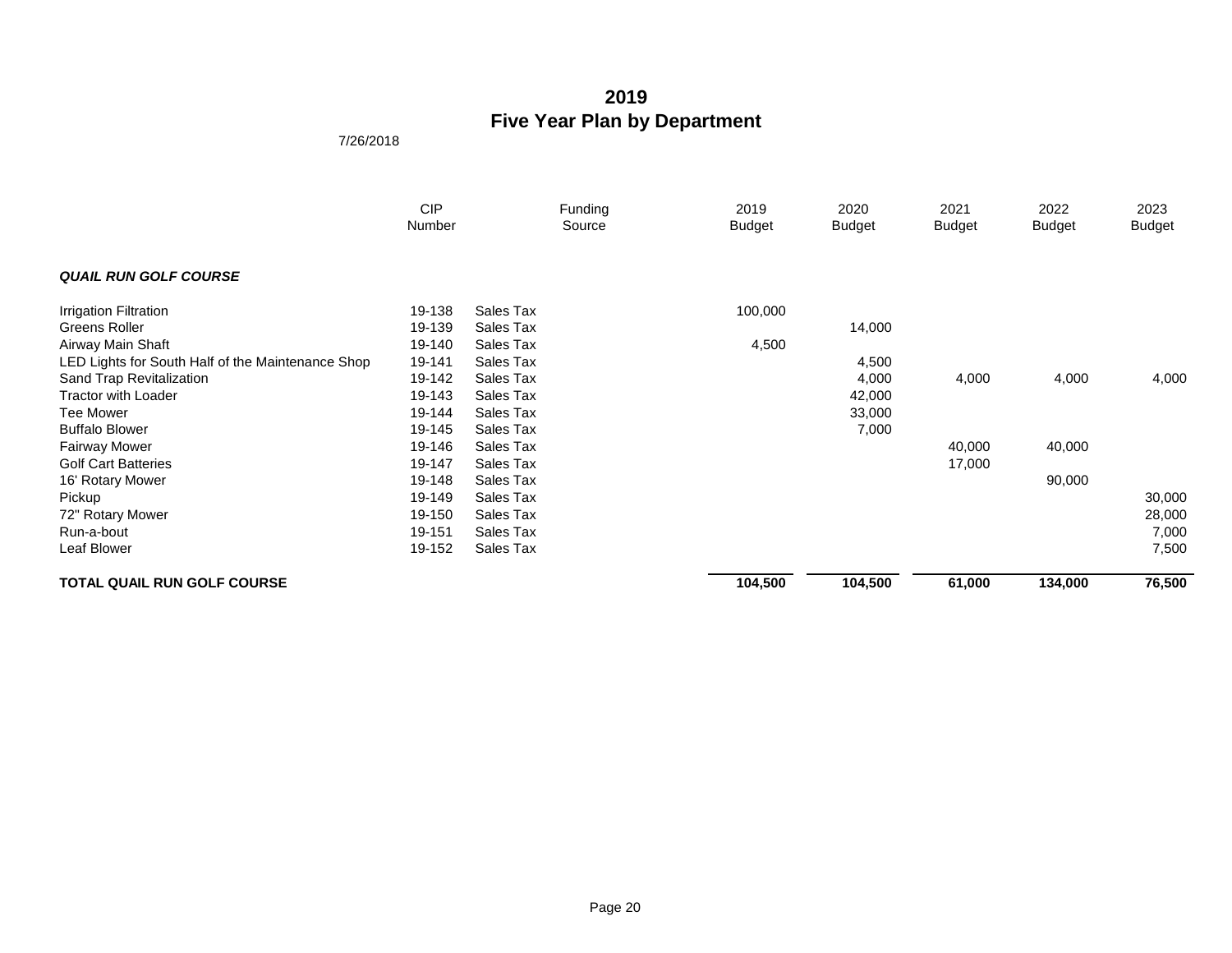|                                            | 7/26/2018            |                   |                       |                       |                       |                       |                       |
|--------------------------------------------|----------------------|-------------------|-----------------------|-----------------------|-----------------------|-----------------------|-----------------------|
|                                            | <b>CIP</b><br>Number | Funding<br>Source | 2019<br><b>Budget</b> | 2020<br><b>Budget</b> | 2021<br><b>Budget</b> | 2022<br><b>Budget</b> | 2023<br><b>Budget</b> |
| <b>PLATTE COUNTY LIBRARY SERVICE</b>       |                      |                   |                       |                       |                       |                       |                       |
| Bookmobile                                 | 19-153               | Sales Tax/County  | 150,000               |                       |                       |                       |                       |
| <b>TOTAL PLATTE COUNTY LIBRARY SERVICE</b> |                      |                   | 150,000               | $\blacksquare$        | $\blacksquare$        | ۰                     | $\blacksquare$        |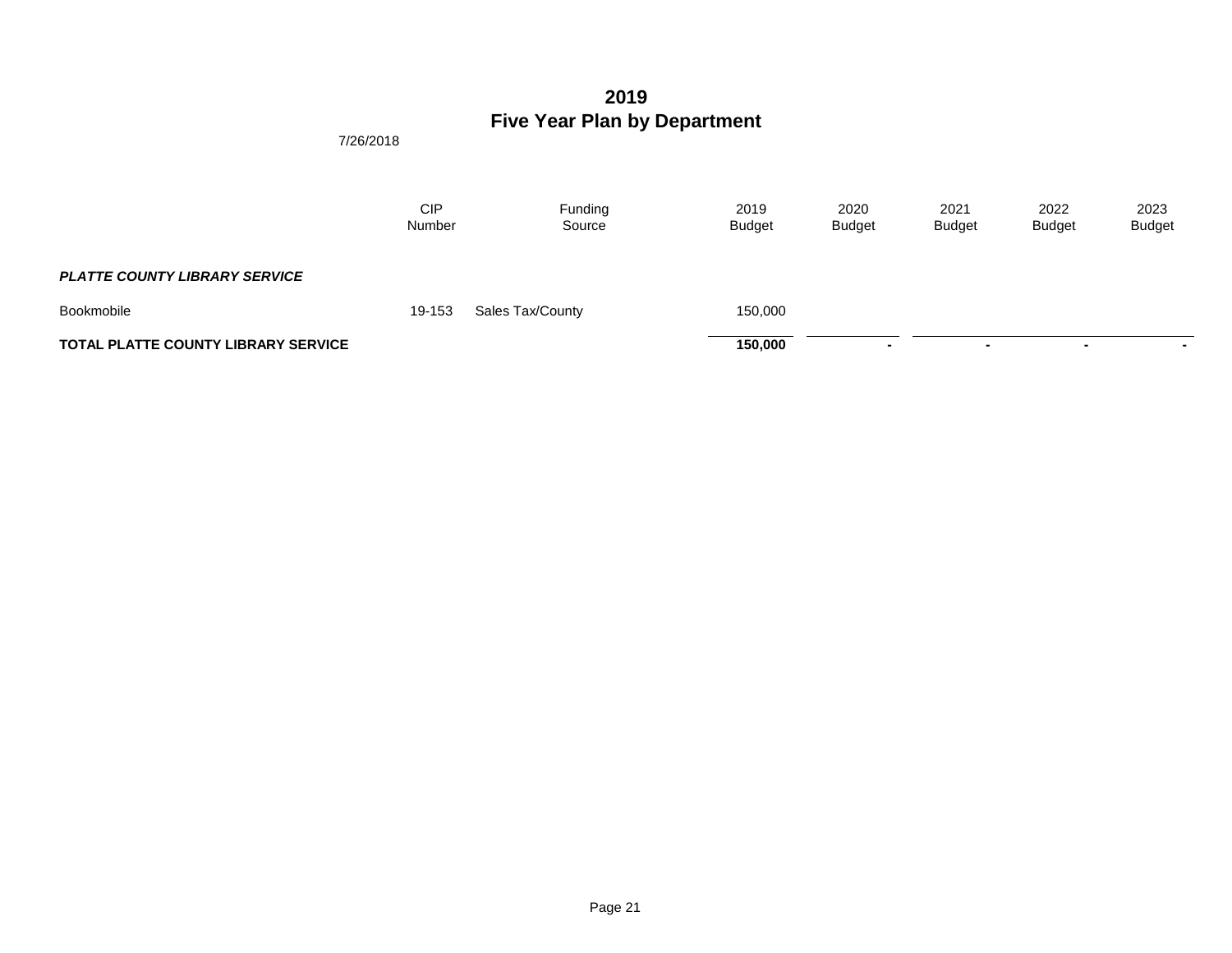|                                                      | <b>CIP</b><br>Number | Funding<br>Source              | 2019<br><b>Budget</b> | 2020<br><b>Budget</b> | 2021<br><b>Budget</b> | 2022<br><b>Budget</b> | 2023<br><b>Budget</b> |
|------------------------------------------------------|----------------------|--------------------------------|-----------------------|-----------------------|-----------------------|-----------------------|-----------------------|
| <b>STREET</b>                                        |                      |                                |                       |                       |                       |                       |                       |
| Lease Purchase for Central Maintenance Facility      | 19-154               | Sales Tax/Highway Funds        | 135,550               | 131,225               | 185,525               | 178,400               | 171,120               |
| <b>Aerial Bucket Truck</b>                           | 19-155               | Sales Tax/Highway Funds        | 220,000               |                       |                       |                       |                       |
| Enclose Wash Area                                    | 19-156               | Sales Tax/Highway Funds        | 90,000                |                       |                       |                       |                       |
| 4x4 3/4-Ton 4WD Pickup with Snow Package             | 19-157               | Sales Tax/Highway Funds        | 30,000                |                       |                       |                       |                       |
| V-Plow                                               | 19-158               | Sales Tax/Highway Funds        | 25,000                |                       |                       |                       |                       |
| Computers                                            | 19-159               | Sales Tax/Highway Funds        | 2,000                 |                       | 4,000                 |                       |                       |
| <b>Centralized Fleet Operations</b>                  | 19-160               | <b>Highway Funds/Transfers</b> | 15,000                | 30,000                |                       |                       |                       |
| ADA Improvements and Services                        | 19-161               | Sales Tax/Highway Funds        | 40,000                | 45,000                | 50,000                | 55,000                | 60,000                |
| <b>Brine Storage Tank</b>                            | 19-162               | Sales Tax/Highway Funds        |                       | 12,500                |                       |                       |                       |
| 4x4 3/4-Ton Pickup Truck with Extended Cab           | 19-163               | Sales Tax/Highway Funds        |                       |                       | 32,000                |                       |                       |
| Loaders                                              | 19-164               | Sales Tax/Highway Funds        |                       | 140,000               |                       | 150,000               |                       |
| 5 Yd Dump Trucks                                     | 19-165               | Sales Tax/Highway Funds        |                       | 120,000               | 120,000               | 120,000               | 120,000               |
| Backhoe                                              | 19-166               | Sales Tax/Highway Funds        |                       | 100,000               |                       |                       |                       |
| 4x2 1-Ton Utility Truck                              | 19-167               | Sales Tax/Highway Funds        |                       | 30,000                |                       |                       |                       |
| Tractor                                              | 19-168               | Sales Tax/Highway Funds        |                       | 25,000                |                       |                       |                       |
| <b>Motor Graders</b>                                 | 19-169               | Sales Tax/Highway Funds        |                       |                       | 190,000               |                       | 200,000               |
| 4x4 1/2-Ton Pickup Truck with Extended Cab           | 19-170               | Sales Tax/Highway Funds        |                       |                       | 30,000                |                       |                       |
| <b>Concrete Saw</b>                                  | 19-171               | Sales Tax/Highway Funds        |                       |                       | 12,000                |                       |                       |
| <b>Skid Steer</b>                                    | 19-172               | Sales Tax/Highway Funds        |                       |                       |                       | 90,000                |                       |
| 4x2 3/4 Ton Pickup (Unit 6)                          | 19-173               | Sales Tax/Highway Funds        |                       |                       |                       |                       | 25,000                |
| 4x2 3/4 Ton Pickup (Unit 78)                         | 19-174               | Sales Tax/Highway Funds        |                       |                       |                       |                       | 25,000                |
| 3rd & 18th Avenue UPRR Viaducts                      | 19-175               | Sales Tax/Federal/Railroad     | 500.000               |                       |                       |                       |                       |
| 12th Avenue Viaduct                                  | 19-176               | Sales Tax/Federal/Railroad     | 8,000,000             | 4,500,000             |                       |                       |                       |
| 12th Ave South of 8th to 10th St and 16th to 17th St | 19-177               | Sales Tax                      |                       | 440,000               |                       |                       |                       |
| 15th Street Reconstruction from 27th to 33rd Avenues | 19-178               | Sales Tax/Grant/Highway Funds  | 750,000               |                       |                       |                       |                       |
| SID178 - 3rd Ave from 8th St to South 3rd Street     | 19-179               | Federal/Assess/Sales Tax/Debt  | 100,000               | 1,600,000             |                       |                       |                       |
| SID 48th Ave from 38th St to Lost Creek Pkwy         | 19-180               | Federal/Assess/Sales Tax       | 1,900,000             |                       |                       |                       |                       |
| US Highway 30/23rd Street Reconstruction Betterment  | 19-181               | Sales Tax/Debt/Assess          | 150,000               | 100,000               | 100,000               | 4,400,000             | 1,000,000             |
| 23rd Street and 48th Avenue SID                      | 19-182               | Federal/Assess/Sales Tax/Debt  |                       | 1,900,000             |                       |                       |                       |
| City Wide Pavement Rehabilitation                    | 19-183               | Sales Tax                      | 1,000,000             | 1,800,000             | 1,900,000             | 1,900,000             | 1,900,000             |
| South Thoroughfare Study                             | 19-184               | Sales Tax                      | 75,000                |                       |                       |                       |                       |
| 48th Ave and Lost Creek Pkwy Private Develop Imps    | 19-185               | Private Development/Sales Tax  | 1,600,000             |                       |                       |                       |                       |
| East Pawnee Park Paving                              | 19-186               | Sales Tax/Highway Funds/Debt   |                       | 800,000               |                       |                       |                       |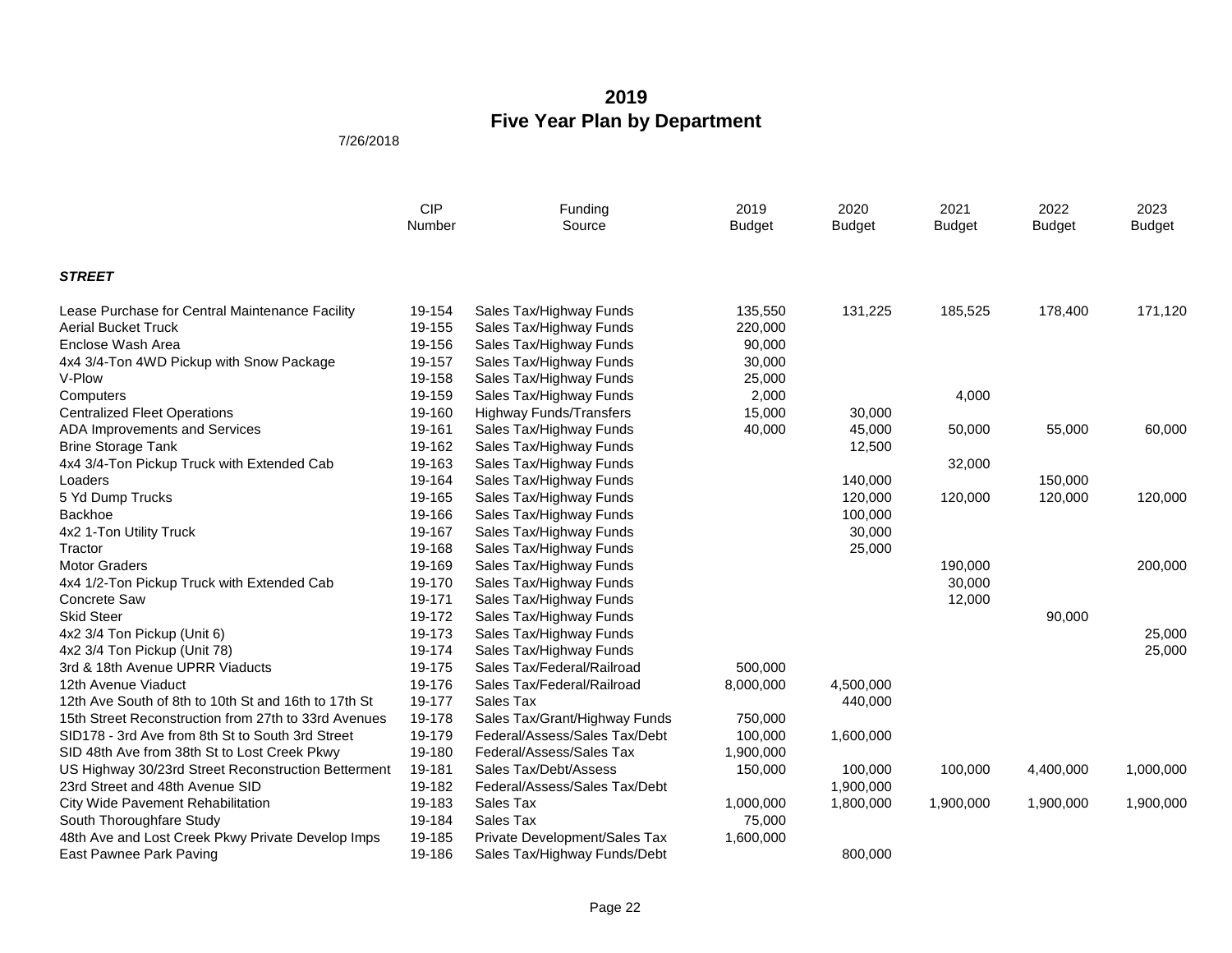|                                                       | <b>CIP</b> | Funding                       | 2019          | 2020          | 2021          | 2022          | 2023          |
|-------------------------------------------------------|------------|-------------------------------|---------------|---------------|---------------|---------------|---------------|
|                                                       | Number     | Source                        | <b>Budget</b> | <b>Budget</b> | <b>Budget</b> | <b>Budget</b> | <b>Budget</b> |
| Downtown Traffic Signal and Intersection Improvements | 19-187     | Sales Tax                     | 900,000       |               |               |               |               |
| Subdivisions or Misc Improvements - City Share        | 19-189     | Sales Tax                     | 50,000        | 250,000       | 250,000       | 250,000       | 250,000       |
| <b>School Crossing Signal Upgrades</b>                | 19-190     | Sales Tax                     | 150,000       | 250,000       | 250,000       | 150,000       | 150,000       |
| Howard Blyd and 14th St, 33rd Ave to Howard Blyd      | 19-191     | Sales Tax/Debt                | 40.000        | 160,000       | 2,300,000     |               |               |
| E 14th Ave & 23rd St to 1/8 Mile South of the Canal   | 19-192     | Federal/Assess/Sales Tax      | 40.000        | 1,960,000     |               |               |               |
| <b>Regional Transportation Study</b>                  | 19-193     | Federal/Sales Tax/Local Areas |               |               |               |               | 500,000       |
| <b>Christopher Cove Bridge Painting</b>               | 19-194     | Sales Tax/Bridge Funds        |               | 40.000        |               |               |               |
| Engineering Survey Equipment - 25%                    | 19-10      | Sales Tax/Highway Funds       |               | 8,750         |               | 8,750         |               |
| Engineering Vehicle - 25%                             | $19 - 11$  | Sales Tax/Highway Funds       |               | 8,000         |               |               |               |
| Engineering CMMS - 25%                                | $19-12$    | Sales Tax/Highway Funds       | 2.500         |               | 2,500         |               | 2,500         |
| <b>Engineering Computers - 25%</b>                    | 19-13      | Sales Tax/Highway Funds       | 1.000         | 500           | 500           | 500           | 500           |
| <b>TOTAL STREET</b>                                   |            |                               | 15.816.050    | 14.450.975    | 5.426.525     | 7.302.650     | 4,404,120     |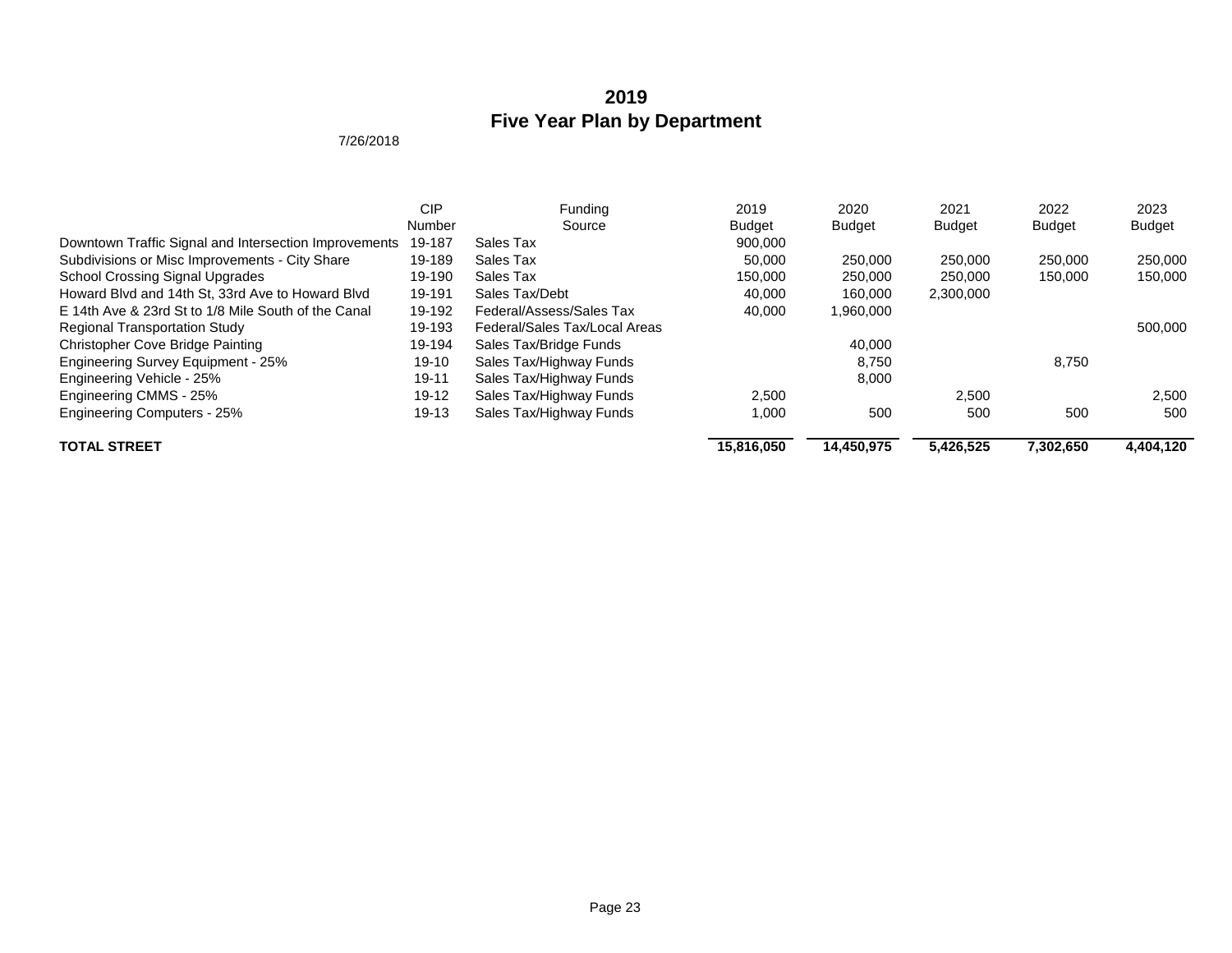|                                    | <b>CIP</b> | Funding                 | 2019          | 2020          | 2021           | 2022          | 2023          |
|------------------------------------|------------|-------------------------|---------------|---------------|----------------|---------------|---------------|
|                                    | Number     | Source                  | <b>Budget</b> | <b>Budget</b> | Budget         | <b>Budget</b> | <b>Budget</b> |
|                                    |            |                         |               |               |                |               |               |
| <b>AIRPORT</b>                     |            |                         |               |               |                |               |               |
| Snow Removal Building              | 19-195     | Sales Tax/Federal       | 650,000       |               |                |               |               |
| Zero Turn Mower                    | 19-196     | Sales Tax               |               | 21,000        |                |               |               |
| Computer                           | 19-197     | Sales Tax               |               | 2,000         |                |               |               |
| A-Frame Demolition                 | 19-198     | Sales Tax               |               | 30,000        |                |               |               |
| 10 Place Nested T-Hangar           | 19-199     | Sales Tax/Federal       |               |               |                | 620,000       |               |
| Taxilane to T-Hangar               | 19-200     | Sales Tax/Federal/State |               |               |                | 940,000       |               |
| <b>Construct Terminal Building</b> | 19-201     | Sales Tax/Federal       |               |               |                |               | 650,000       |
| <b>Perimeter Fencing</b>           | 19-202     | Sales Tax/Federal       |               |               |                |               | 450,000       |
| State Fly-in                       | 19-203     | Sponsors                |               |               |                |               | 30,000        |
| <b>TOTAL AIRPORT</b>               |            |                         | 650,000       | 53,000        | $\blacksquare$ | 1,560,000     | 1,130,000     |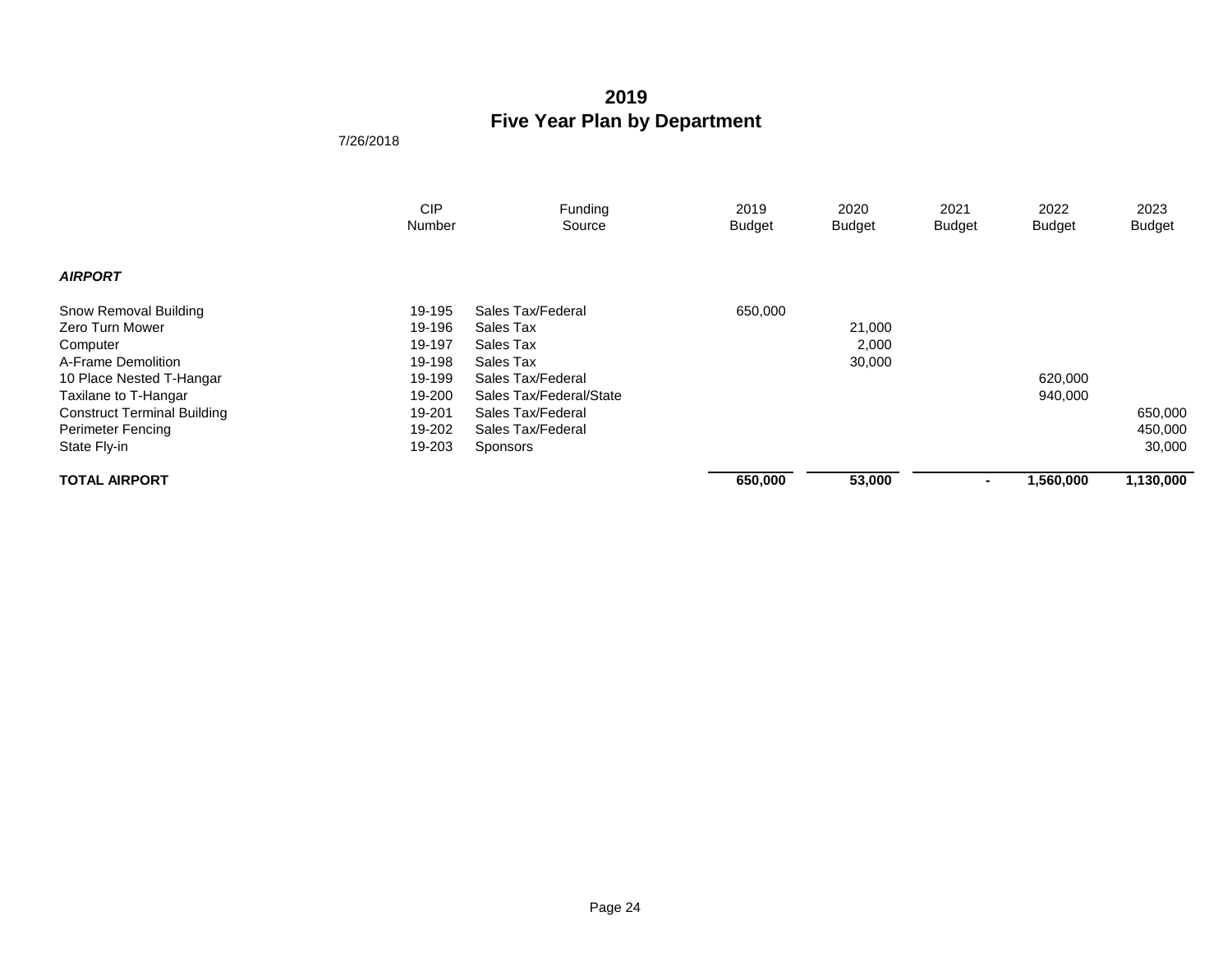|                                           | <b>CIP</b><br>Number | Funding<br>Source | 2019<br><b>Budget</b> | 2020<br><b>Budget</b> | 2021<br><b>Budget</b> | 2022<br><b>Budget</b> | 2023<br><b>Budget</b> |
|-------------------------------------------|----------------------|-------------------|-----------------------|-----------------------|-----------------------|-----------------------|-----------------------|
|                                           |                      |                   |                       |                       |                       |                       |                       |
| <b>SALES TAX</b>                          |                      |                   |                       |                       |                       |                       |                       |
| <b>Police Station</b>                     | 19-204               | Sales Tax/Debt    | 7,785,000             |                       |                       |                       |                       |
| <b>Fire Station</b>                       | 19-205               | Sales Tax/Debt    | 7,775,635             |                       |                       |                       |                       |
| <b>Engineering Survey Equipment - 20%</b> | $19-10$              | Sales Tax         |                       | 7,000                 |                       | 7,000                 |                       |
| Engineering Vehicle - 20%                 | $19 - 11$            | Sales Tax         |                       | 6,400                 |                       |                       |                       |
| Engineering CMMS - 20%                    | $19-12$              | Sales Tax         | 2,000                 |                       | 2,000                 |                       | 2,000                 |
| <b>Engineering Computers - 20%</b>        | $19-13$              | Sales Tax         | 800                   | 400                   | 400                   | 400                   | 400                   |
| Joint Communications Facility             | 19-258               | Sales Tax/County  | 1,612,500             |                       |                       |                       |                       |
| <b>TOTAL SALES TAX</b>                    |                      |                   | 17,175,935            | 13,800                | 2,400                 | 7,400                 | 2,400                 |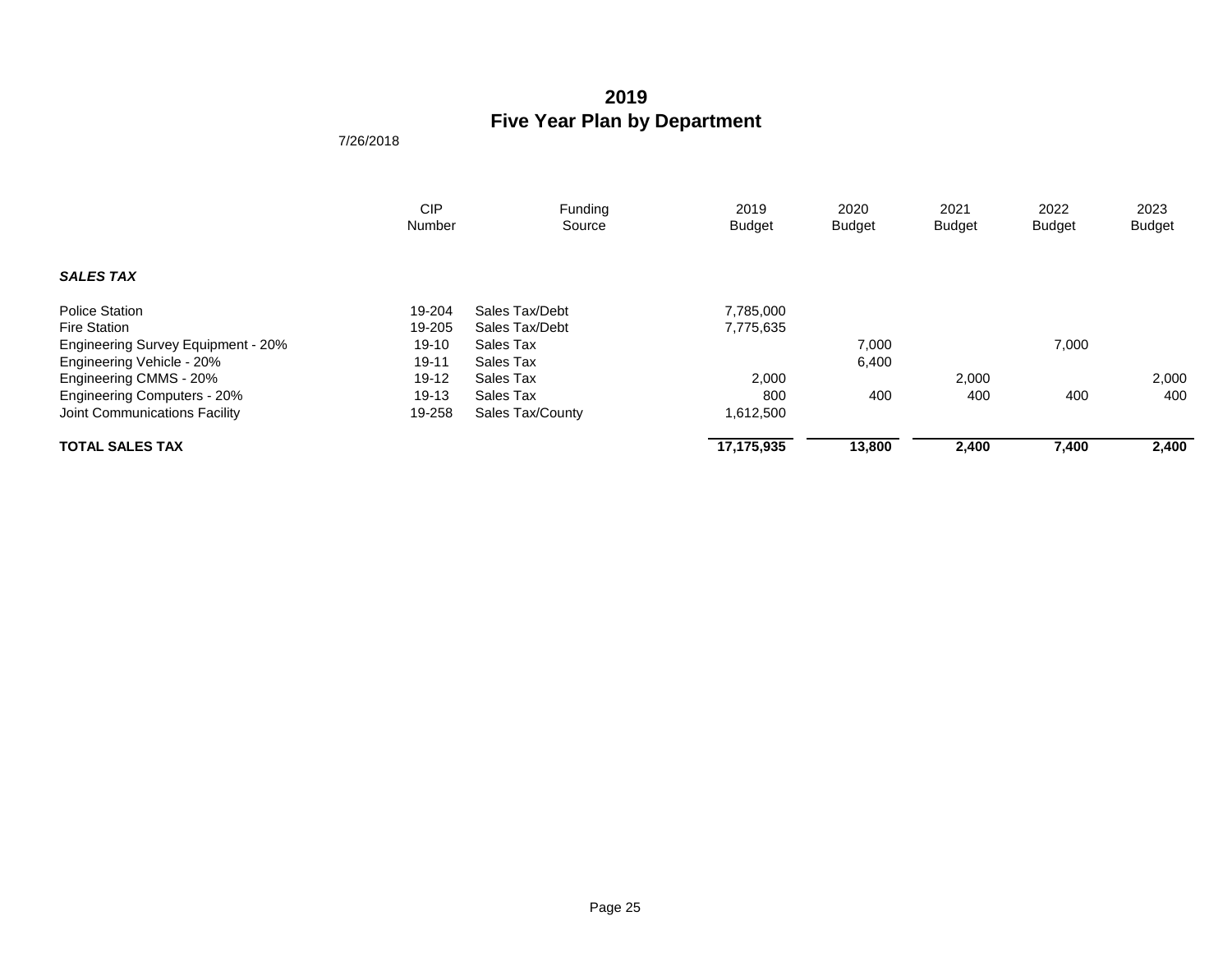7/26/2018

| CIP    | Funding | 2019          | 2020          | 2021          | 2022          | 2023          |
|--------|---------|---------------|---------------|---------------|---------------|---------------|
| Number | Source  | <b>Budget</b> | <b>Budget</b> | <b>Budget</b> | <b>Budget</b> | <b>Budget</b> |
|        |         |               |               |               |               |               |

**TOTAL COMMUNICATIONS - E911** 

*COMMUNICATIONS - E911*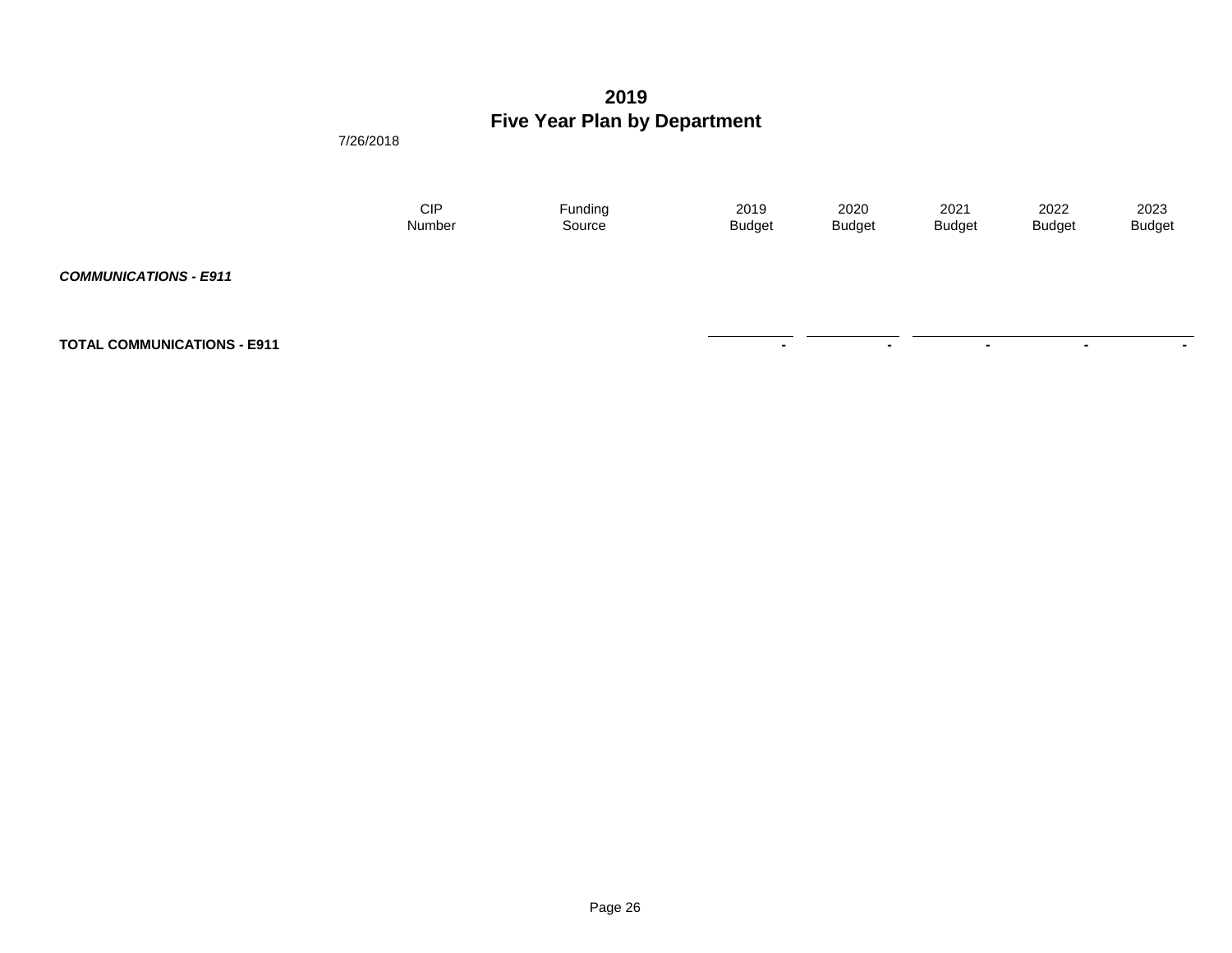|                                        | <b>CIP</b><br>Number | Funding<br>Source          | 2019<br><b>Budget</b> | 2020<br><b>Budget</b> | 2021<br><b>Budget</b> | 2022<br><b>Budget</b> | 2023<br><b>Budget</b> |
|----------------------------------------|----------------------|----------------------------|-----------------------|-----------------------|-----------------------|-----------------------|-----------------------|
| <b>COMMUNICATIONS - WIRELESS</b>       |                      |                            |                       |                       |                       |                       |                       |
| Voice Recorder                         | 19-206               | <b>Federal/State Grant</b> |                       |                       |                       | 40,000                |                       |
| <b>TOTAL COMMUNICATIONS - WIRELESS</b> |                      |                            | $\blacksquare$        |                       | $\sim$                | 40,000                | $\blacksquare$        |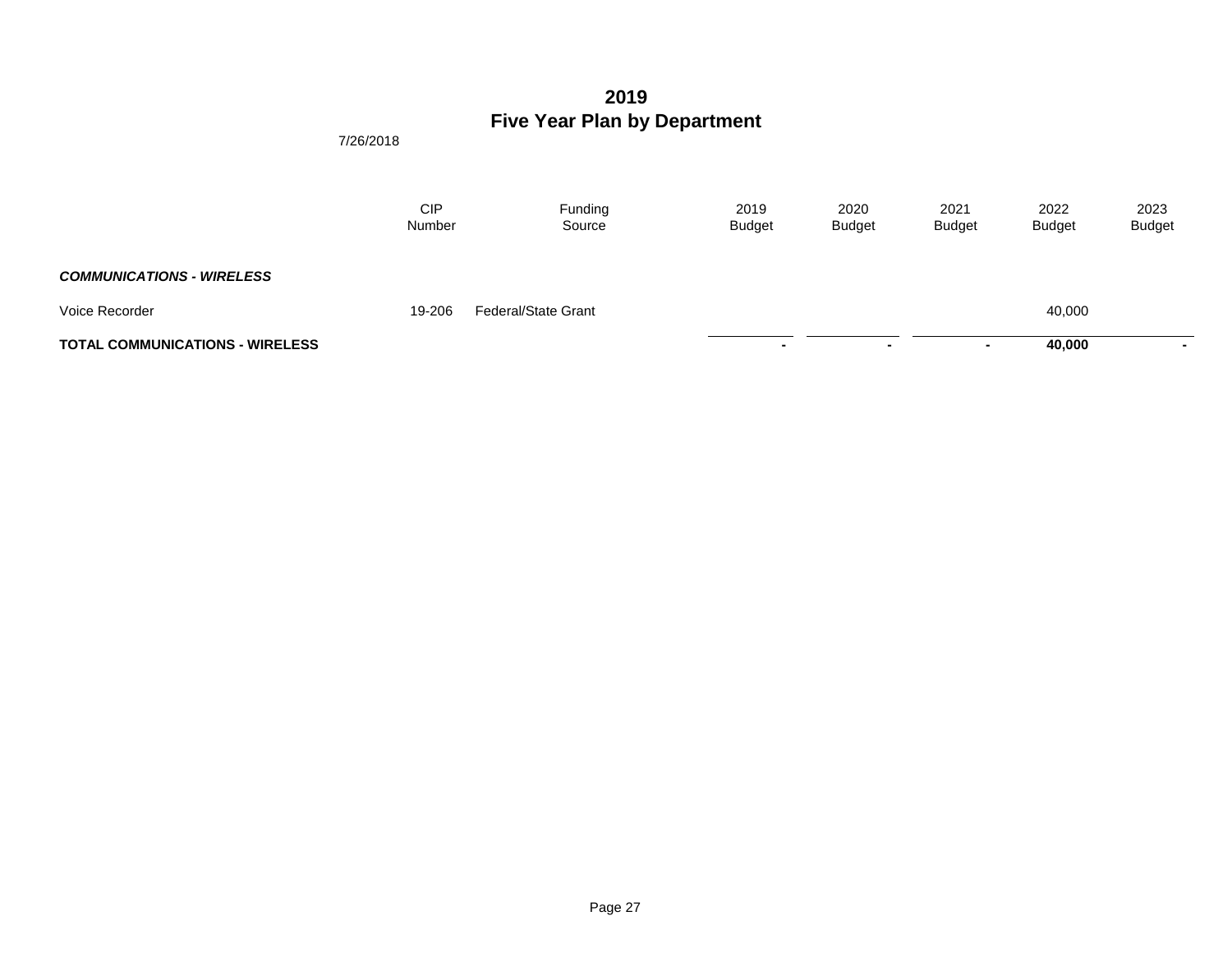7/26/2018

| CIP    | Funding | 2019          | 2020          | 2021          | 2022          | 2023          |
|--------|---------|---------------|---------------|---------------|---------------|---------------|
| Number | Source  | <b>Budget</b> | <b>Budget</b> | <b>Budget</b> | <b>Budget</b> | <b>Budget</b> |
|        |         |               |               |               |               |               |

**TOTAL HOUSING AND REHAB LOANS** 

*HOUSING AND REHAB LOANS*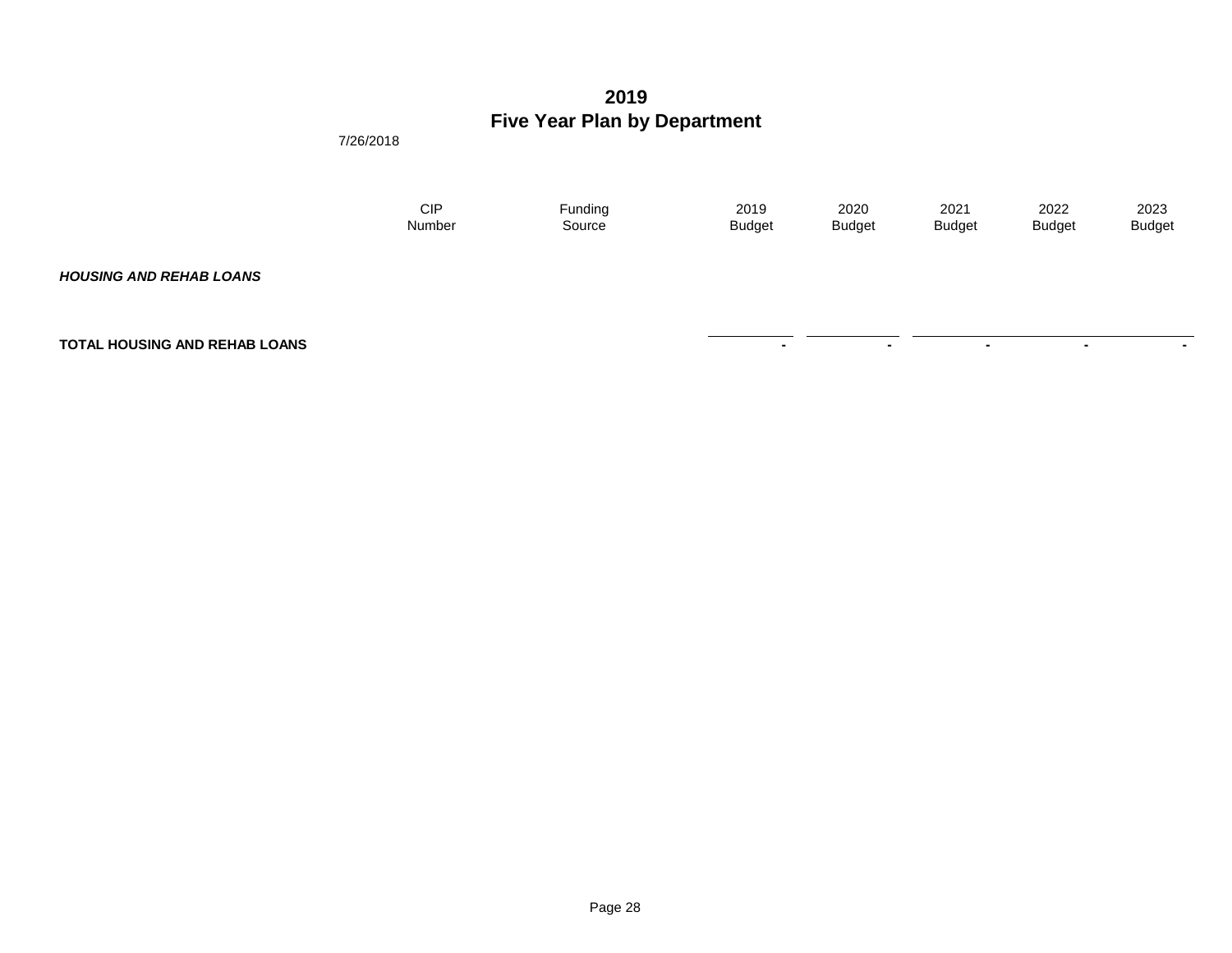|                                       | <b>CIP</b><br>Number | Funding<br>Source     | 2019<br><b>Budget</b> | 2020<br><b>Budget</b> | 2021<br><b>Budget</b>    | 2022<br><b>Budget</b> | 2023<br><b>Budget</b> |
|---------------------------------------|----------------------|-----------------------|-----------------------|-----------------------|--------------------------|-----------------------|-----------------------|
| <b>PROGRESS AND JOBS GROWTH</b>       |                      |                       |                       |                       |                          |                       |                       |
| <b>Rail Served Site</b>               | 19-207               | Sales Tax/State/Local |                       |                       |                          |                       | 1,500,000             |
| <b>TOTAL PROGRESS AND JOBS GROWTH</b> |                      |                       |                       | $\blacksquare$        | $\overline{\phantom{0}}$ |                       | ,500,000              |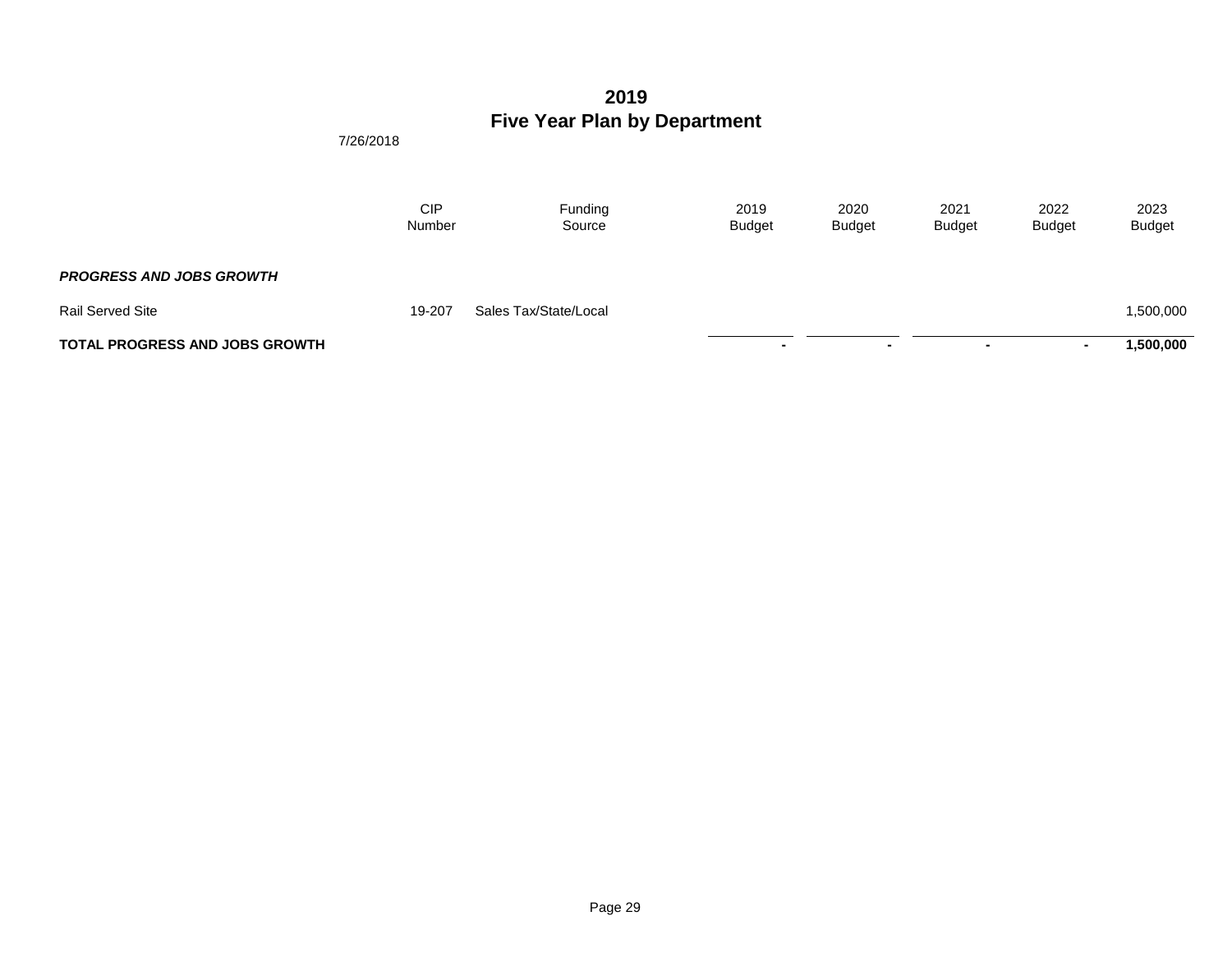|                                                     | <b>CIP</b><br>Number | Funding<br>Source             | 2019<br><b>Budget</b> | 2020<br><b>Budget</b> | 2021<br><b>Budget</b> | 2022<br><b>Budget</b> | 2023<br><b>Budget</b> |
|-----------------------------------------------------|----------------------|-------------------------------|-----------------------|-----------------------|-----------------------|-----------------------|-----------------------|
| <b>WASTEWATER COLLECTION</b>                        |                      |                               |                       |                       |                       |                       |                       |
| Enclose Wash Area                                   | 19-208               | <b>Utility Revenue</b>        | 90,000                |                       |                       |                       |                       |
| East 11th Avenue Sanitary Sewer                     | 19-209               | Utility Revenue               | 129,000               |                       |                       |                       |                       |
| Sanitary Sewer Extend Bent Sewer Line               | 19-210               | <b>Utility Revenue</b>        |                       | 40,000                |                       |                       |                       |
| 15th Street Sanitary Sewer Improvements             | 19-211               | <b>Utility Revenue</b>        | 30,000                |                       |                       |                       |                       |
| <b>Lift Station Renovation</b>                      | 19-212               | <b>Utility Revenue</b>        | 350,000               | 350,000               | 350,000               | 350,000               |                       |
| System CIP Lining                                   | 19-213               | <b>Utility Revenue</b>        | 215,000               | 150,000               | 150,000               | 150,000               |                       |
| Computers                                           | 19-214               | <b>Utility Revenue</b>        | 4,000                 |                       | 4,000                 |                       |                       |
| 10th Avenue Sanitary Sewer Improvements             | 19-215               | <b>Utility Revenue</b>        | 350,000               |                       |                       |                       |                       |
| 17th Street Lift Station Removal                    | 19-216               | <b>Utility Revenue</b>        | 100,000               |                       |                       |                       |                       |
| <b>CCTV Transporter</b>                             | 19-217               | <b>Utility Revenue</b>        | 10,000                |                       |                       |                       |                       |
| North Sanitary Sewer Collection System Improvements | 19-218               | Utility Revenue/Assess/Debt   | 1,100,000             | 2,500,000             | 2,000,000             | 1,500,000             |                       |
| <b>Lift Stations</b>                                | 19-219               | <b>Utility Revenue/Assess</b> |                       | 600,000               | 600,000               | 600,000               |                       |
| 8th Street Sewer                                    | 19-220               | Utility Revenue/Debt          |                       |                       |                       | 1,200,000             |                       |
| Spare Lift Pump                                     | 19-221               | <b>Utility Revenue</b>        | 38,000                |                       |                       |                       |                       |
| 23rd Street Sanitary Sewer Main Reconstruction      | 19-222               | <b>Utility Revenue</b>        |                       | 400,000               |                       |                       |                       |
| Engineering Survey Equipment - 10%                  | $19 - 10$            | <b>Utility Revenue</b>        |                       | 3,500                 |                       | 3,500                 |                       |
| Engineering Vehicle - 10%                           | 19-11                | <b>Utility Revenue</b>        |                       | 3,200                 |                       |                       |                       |
| Engineering CMMS - 10%                              | $19-12$              | <b>Utility Revenue</b>        | 1,000                 |                       | 1,000                 |                       | 1,000                 |
| <b>Engineering Computers - 10%</b>                  | 19-13                | <b>Utility Revenue</b>        | 400                   | 200                   | 200                   | 200                   | 200                   |
| SED 48th Ave from 42nd St to Lost Creek Parkway     | 19-222A              | <b>Utility Revenue/Assess</b> | 310,000               |                       |                       |                       |                       |
| <b>SED Deer Run Estates</b>                         | 19-222B              | <b>Utility Revenue/Assess</b> | 90,000                |                       |                       |                       |                       |
| <b>TOTAL WASTEWATER COLLECTION</b>                  |                      |                               | 2,817,400             | 4,046,900             | 3,105,200             | 3,803,700             | 1,200                 |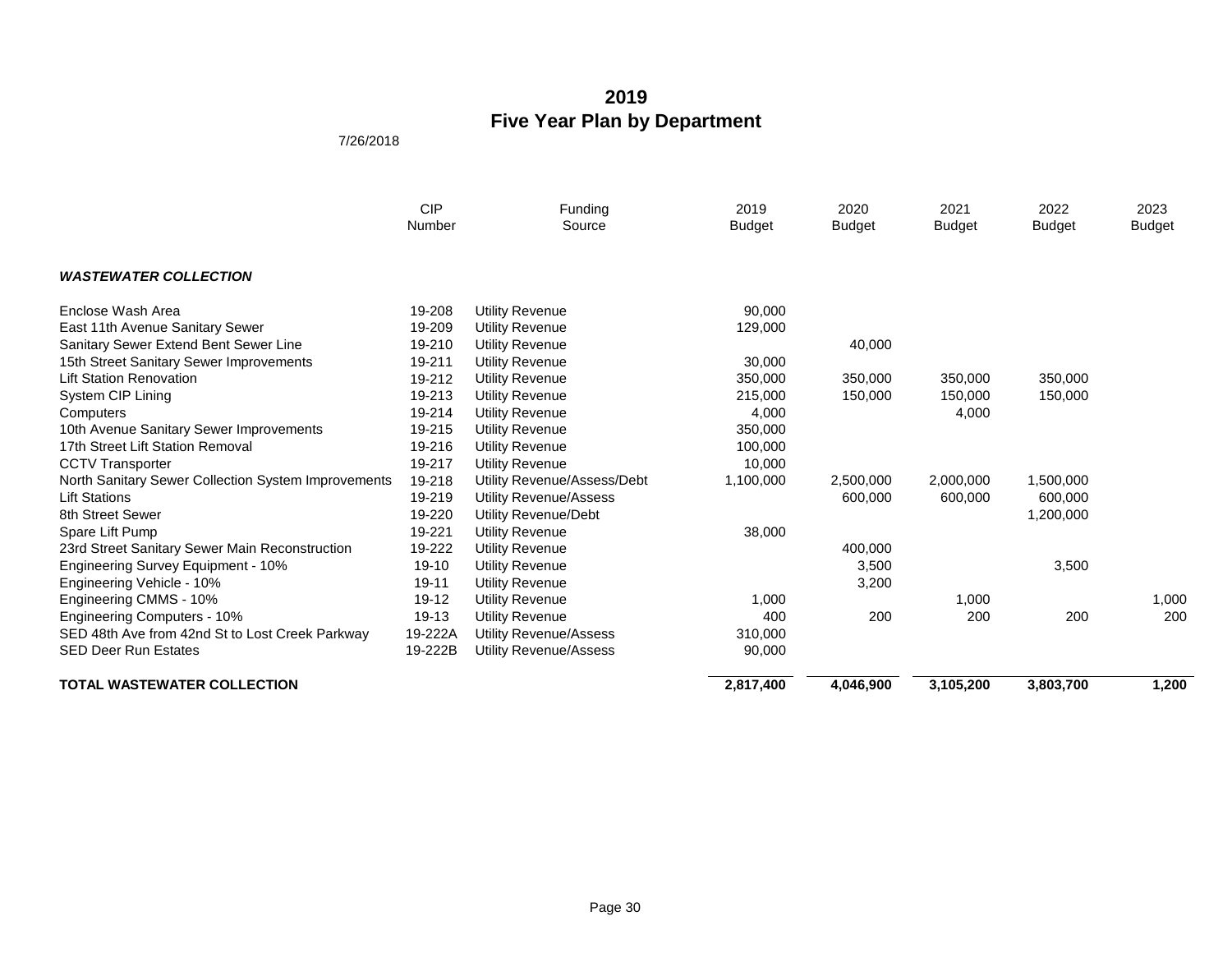|                                            | <b>CIP</b><br>Number | Funding<br>Source      | 2019<br><b>Budget</b> | 2020<br><b>Budget</b> | 2021<br><b>Budget</b> | 2022<br><b>Budget</b> | 2023<br>Budget |
|--------------------------------------------|----------------------|------------------------|-----------------------|-----------------------|-----------------------|-----------------------|----------------|
| <b>WASTEWATER TREATMENT FACILITY</b>       |                      |                        |                       |                       |                       |                       |                |
| <b>WWTF Expansion Phase 4</b>              | 19-223               | Utility Revenue/Debt   | 8,000,000             | 4,500,000             |                       |                       |                |
| WWTF Phase 3 Water Main                    | 19-224               | Utility Revenue        | 375,000               |                       |                       |                       |                |
| Camera Security at New Dump Station        | 19-225               | <b>Utility Revenue</b> | 6,000                 |                       |                       |                       |                |
| LDO and ORP Meter                          | 19-226               | Utility Revenue        | 2,000                 |                       |                       |                       |                |
| LDO and ORP Probes                         | 19-227               | Utility Revenue        |                       | 11,000                |                       |                       |                |
| <b>Ultraviolet Bulbs</b>                   | 19-228               | <b>Utility Revenue</b> |                       |                       | 25,000                |                       |                |
| <b>Computers and Software</b>              | 19-229               | <b>Utility Revenue</b> | 2,000                 |                       | 4,000                 |                       |                |
| 72" Mower                                  | 19-230               | Utility Revenue        | 15,000                |                       |                       |                       |                |
| Front End Loader                           | 19-231               | <b>Utility Revenue</b> |                       |                       | 185,000               |                       |                |
| <b>Final Effluent Sampler</b>              | 19-232               | <b>Utility Revenue</b> |                       |                       |                       | 8,500                 |                |
| Update SCADA System                        | 19-233               | <b>Utility Revenue</b> |                       | 30,000                |                       |                       |                |
| <b>Engineering Survey Equipment - 10%</b>  | 19-10                | <b>Utility Revenue</b> |                       | 3,500                 |                       | 3,500                 |                |
| Engineering Vehicle - 10%                  | 19-11                | <b>Utility Revenue</b> |                       | 3,200                 |                       |                       |                |
| Engineering CMMS - 10%                     | 19-12                | <b>Utility Revenue</b> | 1,000                 |                       | 1,000                 |                       | 1,000          |
| <b>Engineering Computers - 10%</b>         | 19-13                | <b>Utility Revenue</b> | 400                   | 200                   | 200                   | 200                   | 200            |
| <b>TOTAL WASTEWATER TREATMENT FACILITY</b> |                      |                        | 8,401,400             | 4,547,900             | 215,200               | 12,200                | 1,200          |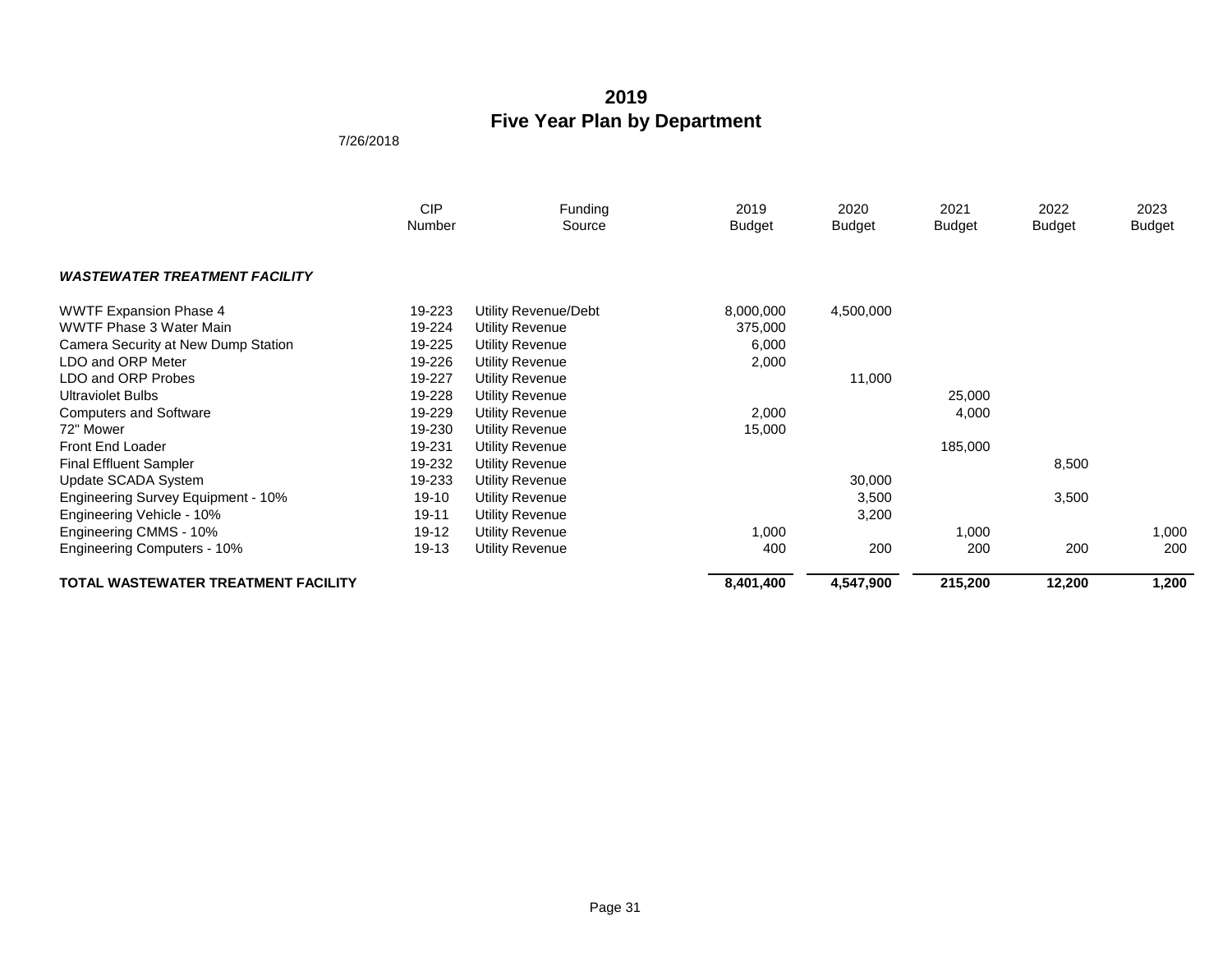|                                                 | <b>CIP</b><br>Number | Funding<br>Source             | 2019<br><b>Budget</b> | 2020<br><b>Budget</b> | 2021<br><b>Budget</b> | 2022<br><b>Budget</b> | 2023<br><b>Budget</b> |
|-------------------------------------------------|----------------------|-------------------------------|-----------------------|-----------------------|-----------------------|-----------------------|-----------------------|
| <b>WATER</b>                                    |                      |                               |                       |                       |                       |                       |                       |
| Encolse Wash Area                               | 19-234               | <b>Utility Revenue</b>        | 90,000                |                       |                       |                       |                       |
| 15th Street Water Main                          | 19-235               | Utility Revenue               | 231,000               |                       |                       |                       |                       |
| Storage Addition                                | 19-236               | <b>Utility Revenue</b>        |                       | 75,000                |                       |                       |                       |
| Automated Meter Reading Replacement             | 19-237               | Utility Revenue               | 40,000                | 40,000                | 40,000                | 40,000                | 40,000                |
| Remove/Replace Fire Hydrants                    | 19-238               | <b>Utility Revenue</b>        | 35,000                | 35,000                | 35,000                | 35,000                | 35,000                |
| Computers & Laptops - Water Office              | 19-239               | <b>Utility Revenue</b>        | 4,000                 |                       | 4,000                 |                       | 4,000                 |
| Computers & Laptops                             | 19-240               | Utility Revenue               | 2,000                 | 2,000                 | 2,000                 | 2,000                 | 2,000                 |
| Pawnee Place Water Main Up-sizing               | 19-241               | Utility Revenue               |                       | 60,000                |                       |                       |                       |
| Pershing Road East Park Water Main Loop         | 19-242               | <b>Utility Revenue</b>        | 100,000               |                       |                       |                       |                       |
| 23rd Street Water Main Reconstruction           | 19-243               | <b>Utility Revenue</b>        |                       |                       | 850,000               |                       |                       |
| Fire Hydrant Live Tap Installs                  | 19-244               | Utility Revenue               | 36,000                | 36,000                | 36,000                | 36,000                | 36,000                |
| Storage Tank for NW Columbus                    | 19-245               | Utility Revenue/Debt          |                       |                       |                       |                       | 1,500,000             |
| <b>Hydrant Re-Painting</b>                      | 19-246               | Utility Revenue               | 30,000                |                       |                       |                       |                       |
| North Well Field Expansion Study                | 19-247               | Utility Revenue               | 75,000                |                       |                       |                       |                       |
| Engineering Survey Equipment - 10%              | $19-10$              | <b>Utility Revenue</b>        |                       | 3,500                 |                       | 3,500                 |                       |
| Engineering Vehicle - 10%                       | 19-11                | <b>Utility Revenue</b>        |                       | 3,200                 |                       |                       |                       |
| Engineering CMMS - 10%                          | 19-12                | <b>Utility Revenue</b>        | 1,000                 |                       | 1,000                 |                       | 1,000                 |
| <b>Engineering Computers - 10%</b>              | 19-13                | Utility Revenue               | 400                   | 200                   | 200                   | 200                   | 200                   |
| WED 48th Ave from 42nd St to Lost Creek Parkway | 19-247A              | Utility Revenue/Assess        | 360,000               |                       |                       |                       |                       |
| <b>WED Deer Run Estates</b>                     | 19-247B              | <b>Utility Revenue/Assess</b> | 100,000               |                       |                       |                       |                       |
| <b>TOTAL WATER</b>                              |                      |                               | 1,104,400             | 254,900               | 968,200               | 116,700               | 1,618,200             |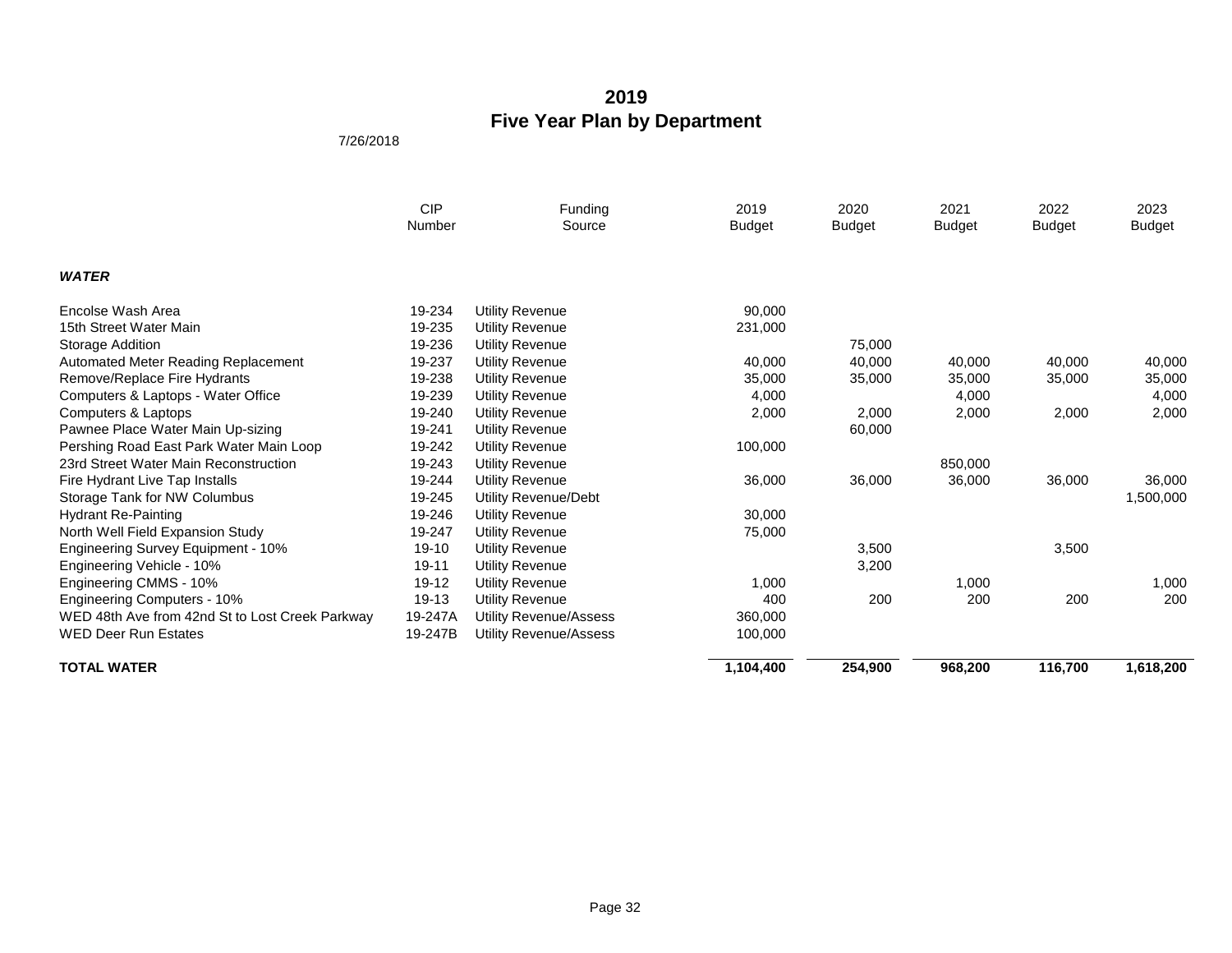7/26/2018

| CIP    | Funding | 2019          | 2020          | 2021          | 2022          | 2023          |
|--------|---------|---------------|---------------|---------------|---------------|---------------|
| Number | Source  | <b>Budget</b> | <b>Budget</b> | <b>Budget</b> | <b>Budget</b> | <b>Budget</b> |
|        |         |               |               |               |               |               |

**TOTAL SUPERFUND PROJECT** 

*SUPERFUND PROJECT*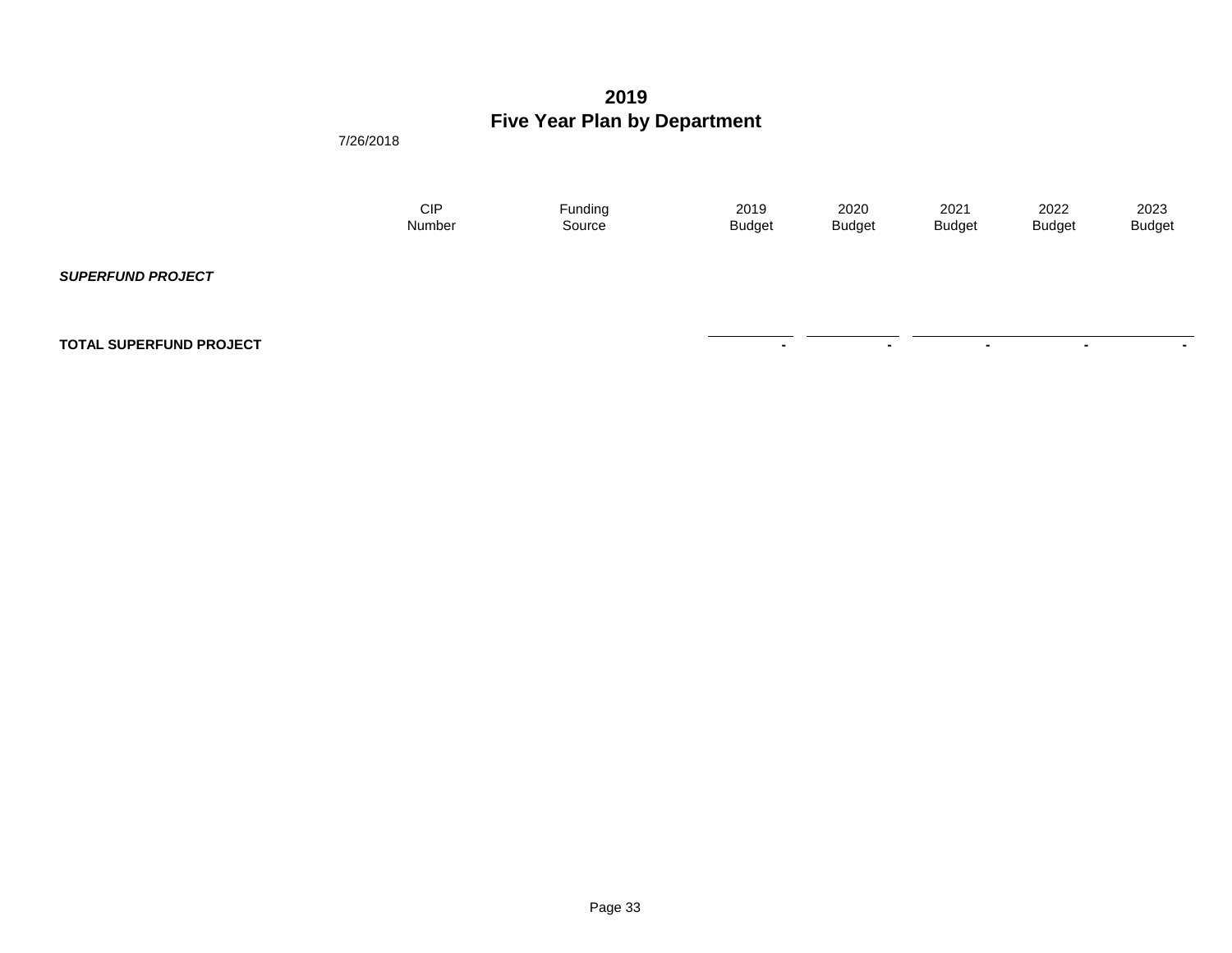**TOTAL LOUP And the set of the set of the set of the set of the set of the set of the set of the set of the set of the set of the set of the set of the set of the set of the set of the set of the set of the set of the set** 

7/26/2018

| CIP    | Funding | 2019          | 2020          | 2021          | 2022          | 2023          |
|--------|---------|---------------|---------------|---------------|---------------|---------------|
| Number | Source  | <b>Budget</b> | <b>Budget</b> | <b>Budget</b> | <b>Budget</b> | <b>Budget</b> |
|        |         |               |               |               |               |               |

*LOUP*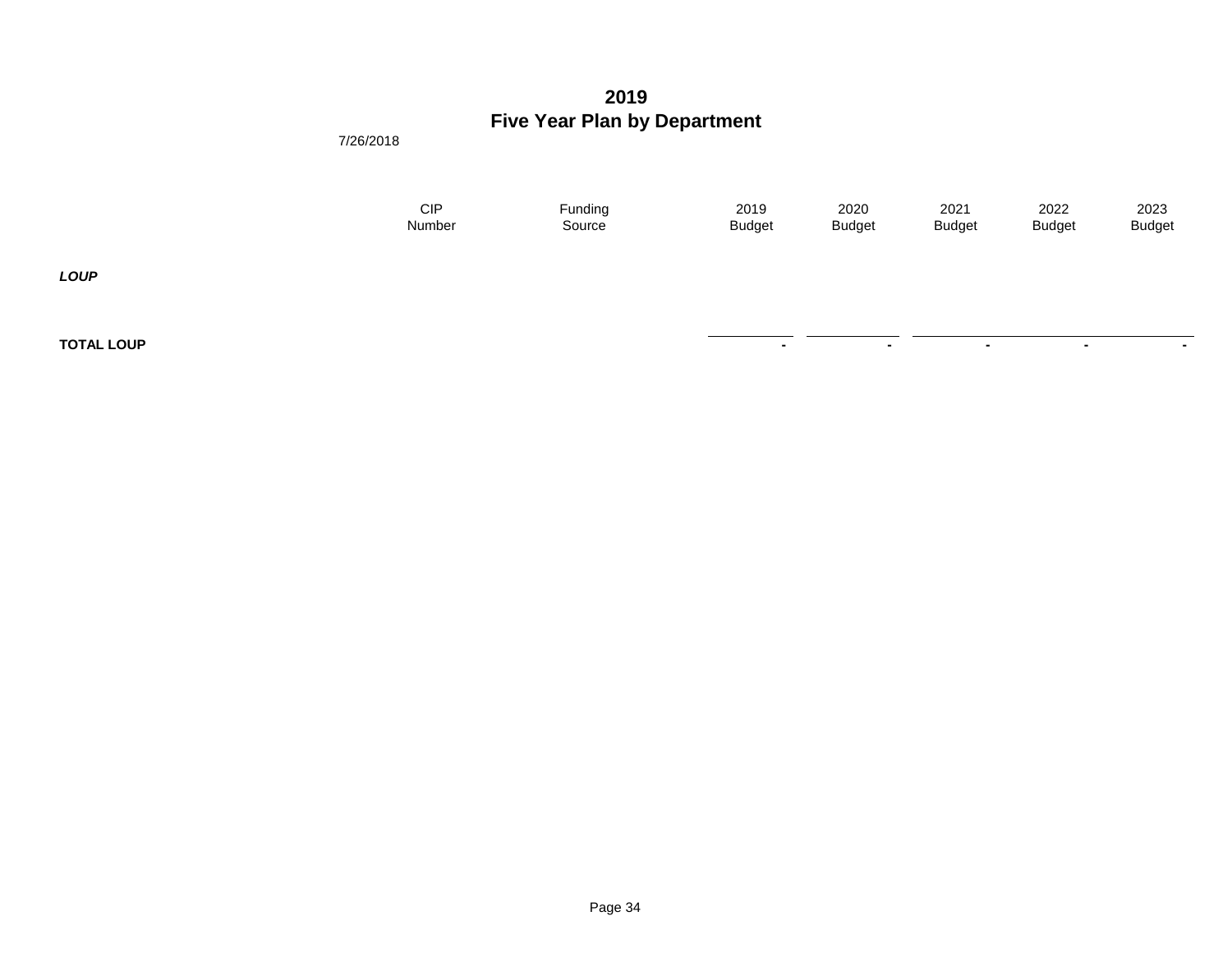|                                                 | <b>CIP</b> | Funding                           | 2019          | 2020          | 2021          | 2022          | 2023          |
|-------------------------------------------------|------------|-----------------------------------|---------------|---------------|---------------|---------------|---------------|
|                                                 | Number     | Source                            | <b>Budget</b> | <b>Budget</b> | <b>Budget</b> | <b>Budget</b> | <b>Budget</b> |
| <b>STORMWATER UTILITY</b>                       |            |                                   |               |               |               |               |               |
| Regional Stormwater Evaluation and Improvements | 19-248     | <b>Stormwater Utility Revenue</b> | 350,000       |               |               |               |               |
| Engineering Survey Equipment - 10%              | $19-10$    | <b>Stormwater Utility Revenue</b> |               | 3,500         |               | 3,500         |               |
| Engineering Vehicle - 10%                       | 19-11      | <b>Stormwater Utility Revenue</b> |               | 3,200         |               |               |               |
| Engineering CMMS - 10%                          | $19-12$    | <b>Stormwater Utility Revenue</b> | 1,000         |               | 1.000         |               | 1.000         |
| <b>Engineering Computers - 10%</b>              | $19 - 13$  | <b>Stormwater Utility Revenue</b> | 400           | 200           | 200           | 200           | 200           |
| <b>TOTAL STORMWATER UTILITY</b>                 |            |                                   | 351.400       | 6.900         | 1.200         | 3.700         | 1.200         |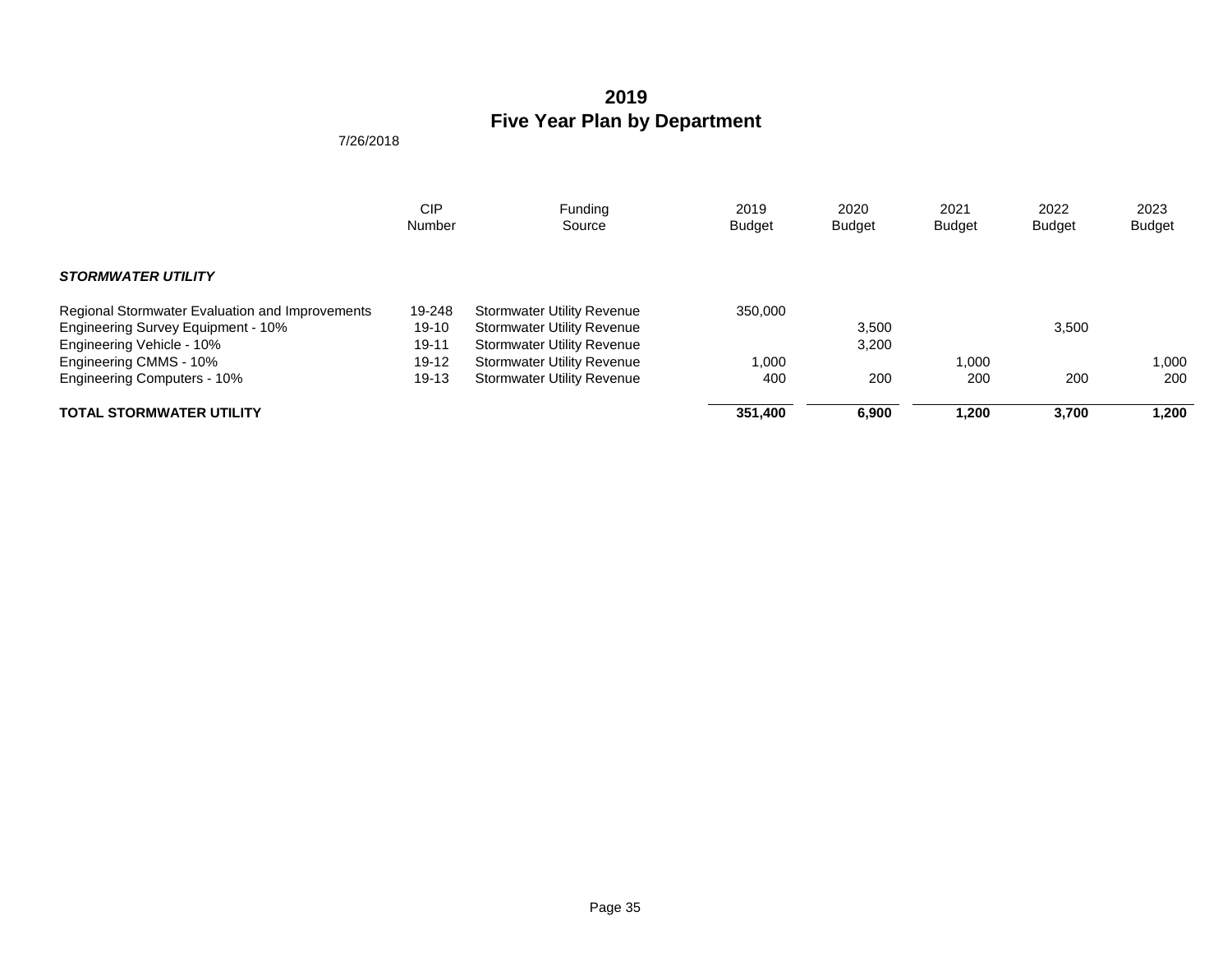|                                      | <b>CIP</b><br><b>Number</b> | Funding<br>Source | 2019<br><b>Budget</b> | 2020<br><b>Budget</b> | 2021<br><b>Budget</b> | 2022<br><b>Budget</b> | 2023<br><b>Budget</b> |
|--------------------------------------|-----------------------------|-------------------|-----------------------|-----------------------|-----------------------|-----------------------|-----------------------|
|                                      |                             |                   |                       |                       |                       |                       |                       |
| <b>TRANSFER STATION</b>              |                             |                   |                       |                       |                       |                       |                       |
| Semi Tractors                        | 19-249                      | Solid Waste Fund  | 120,000               | 121,000               |                       |                       |                       |
| <b>Packer Tires</b>                  | 19-250                      | Solid Waste Fund  | 50,000                |                       |                       |                       |                       |
| Push-Packer Blade                    | 19-251                      | Solid Waste Fund  | 24,500                |                       |                       |                       |                       |
| Computers                            | 19-252                      | Solid Waste Fund  |                       | 2,000                 | 2,000                 |                       |                       |
| Storage Shed                         | 19-253                      | Solid Waste Fund  |                       | 250,000               |                       |                       |                       |
| <b>Old Transfer Station Building</b> | 19-254                      | Solid Waste Fund  |                       |                       | 100,000               |                       |                       |
| <b>Trailers</b>                      | 19-255                      | Solid Waste Fund  |                       | 85,000                |                       |                       |                       |
| <b>Kut Kwik Mower</b>                | 19-256                      | Solid Waste Fund  |                       | 30,000                |                       |                       |                       |
| Pickup                               | 19-257                      | Solid Waste Fund  |                       |                       |                       | 30,000                |                       |
| <b>TOTAL TRANSFER STATION</b>        |                             |                   | 194,500               | 488,000               | 102,000               | 30,000                |                       |